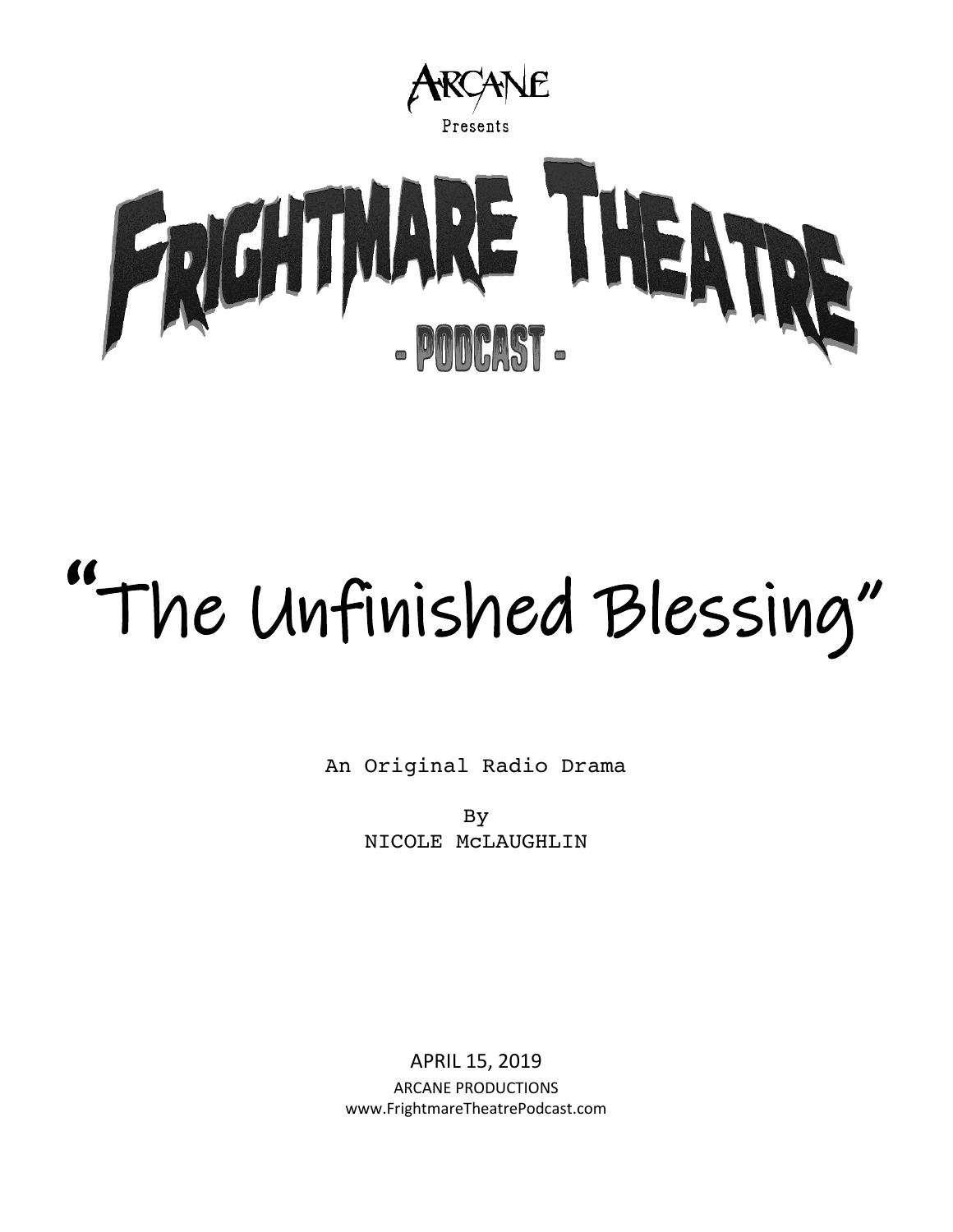# "The UNFINISHED BLESSING" CHARACTERS

| <b>BEATRICE:</b>                  | 20s-30s, just moved into her new home |  |
|-----------------------------------|---------------------------------------|--|
| <b>WILSON:</b>                    | 20s-30s, Beatrice's new neighbor      |  |
| <b>KATE:</b>                      | 20s-30s, Beatrice's cousin            |  |
| PHONE OPERATOR: A voice recording |                                       |  |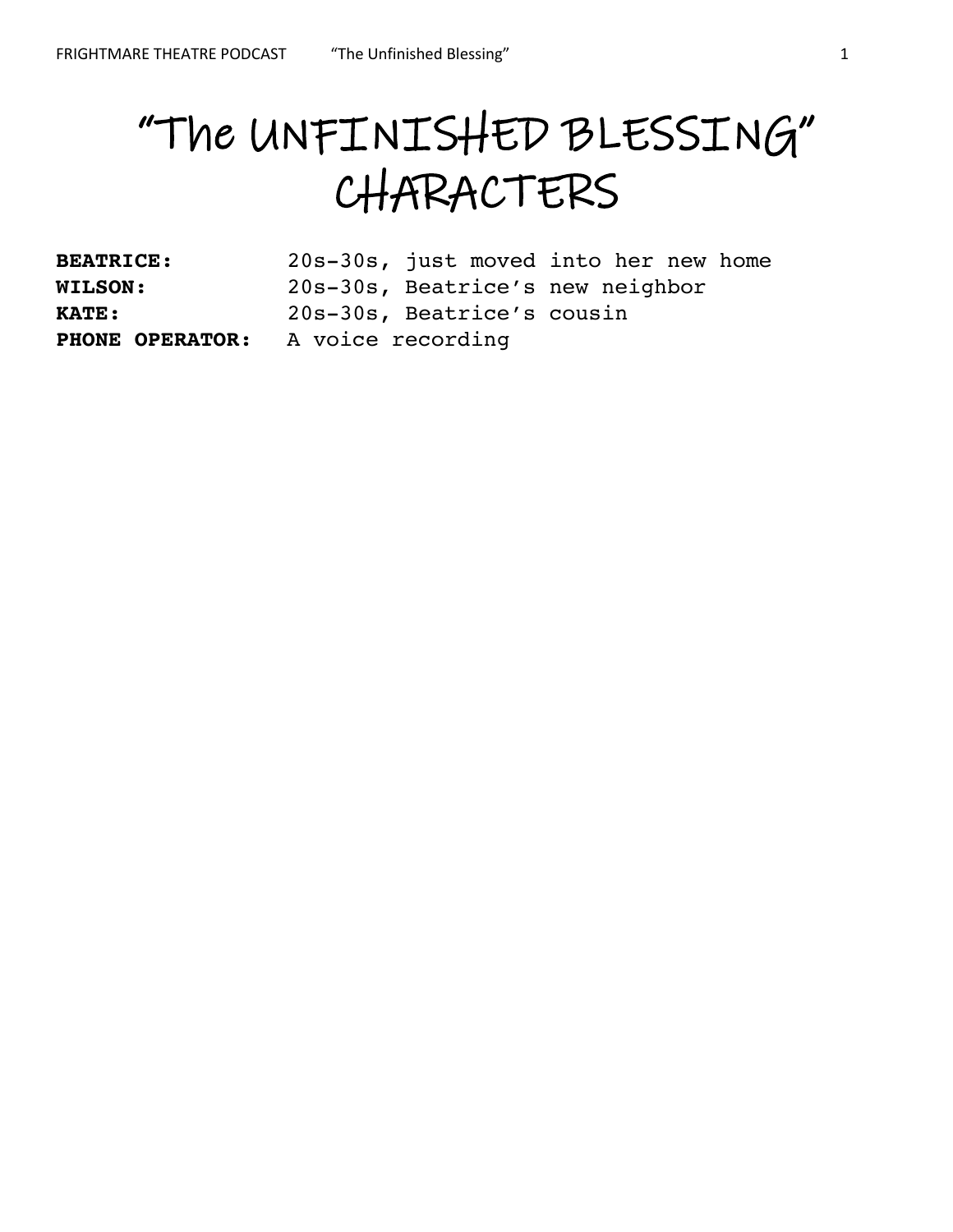# FRIGHTMARE THEATRE PODCAST

# **"THE UNFINISHED BLESSING"**

# **FRIGHTMARE THEATRE INTRO**

| MUSIC <sub>1</sub> | "FTP THEME"                      | <i>(CONTINUE UNDER)</i>                                                                                                                                                                                                                                                                                                                                                                                                                                                                                                                                                                                                                                                                                                                                                                  | (LET FINISH)      |  |  |
|--------------------|----------------------------------|------------------------------------------------------------------------------------------------------------------------------------------------------------------------------------------------------------------------------------------------------------------------------------------------------------------------------------------------------------------------------------------------------------------------------------------------------------------------------------------------------------------------------------------------------------------------------------------------------------------------------------------------------------------------------------------------------------------------------------------------------------------------------------------|-------------------|--|--|
| <b>ANNOUNCER:</b>  | FRIGHTMARE THEATRE.              | The hour has grown late and shadows lurk around<br>every corner. The Shermans have left the backyard luau<br>at the Lowmans'. Little do they know that the tiki<br>idol party gift they've taken home with them is made<br>of genuine volcanic stone and its curse will follow<br>them wherever they go, just as the Hawaiian Queen<br>Liliuokalani willed it. Several block away, little<br>Billy and Suzie enjoy swinging in Hammons' Park well<br>after regular bedtime hours. Thankfully the homing<br>devices implanted in their eyebrows keep track of<br>their every move. Just as they do yours. And now,<br>loyal listeners It is time once again, to turn down<br>the lights and turn up the terror. For you are about<br>to open the secret passage bookcase and venture into |                   |  |  |
| *END MUSIC 1       | "FTP THEME"                      |                                                                                                                                                                                                                                                                                                                                                                                                                                                                                                                                                                                                                                                                                                                                                                                          | (once music ends) |  |  |
| HOST:              |                                  | Good evening my loathsome lovelies. Welcome to another<br>episode of Frightmare Theatre. I am--                                                                                                                                                                                                                                                                                                                                                                                                                                                                                                                                                                                                                                                                                          |                   |  |  |
| <b>ANNOUNCER:</b>  | I already said that.             |                                                                                                                                                                                                                                                                                                                                                                                                                                                                                                                                                                                                                                                                                                                                                                                          |                   |  |  |
| <b>HOST:</b>       | HOST after all.                  | Excuse me. This is my part of the show. I am the                                                                                                                                                                                                                                                                                                                                                                                                                                                                                                                                                                                                                                                                                                                                         |                   |  |  |
| <b>ANNOUNCER:</b>  |                                  | I know, but it's a bit derivative, isn't it?<br>I've<br>already introduced the program.                                                                                                                                                                                                                                                                                                                                                                                                                                                                                                                                                                                                                                                                                                  |                   |  |  |
| HOST:              | Well Yes, but I have jokes.      |                                                                                                                                                                                                                                                                                                                                                                                                                                                                                                                                                                                                                                                                                                                                                                                          |                   |  |  |
| <b>ANNOUNCER:</b>  | I have jokes too.                |                                                                                                                                                                                                                                                                                                                                                                                                                                                                                                                                                                                                                                                                                                                                                                                          |                   |  |  |
| HOST:              | Really? Alright. Let's hear one. |                                                                                                                                                                                                                                                                                                                                                                                                                                                                                                                                                                                                                                                                                                                                                                                          |                   |  |  |
| <b>ANNOUNCER:</b>  | As you wish.                     |                                                                                                                                                                                                                                                                                                                                                                                                                                                                                                                                                                                                                                                                                                                                                                                          |                   |  |  |

*(SILENCE)*

**HOST:** Well?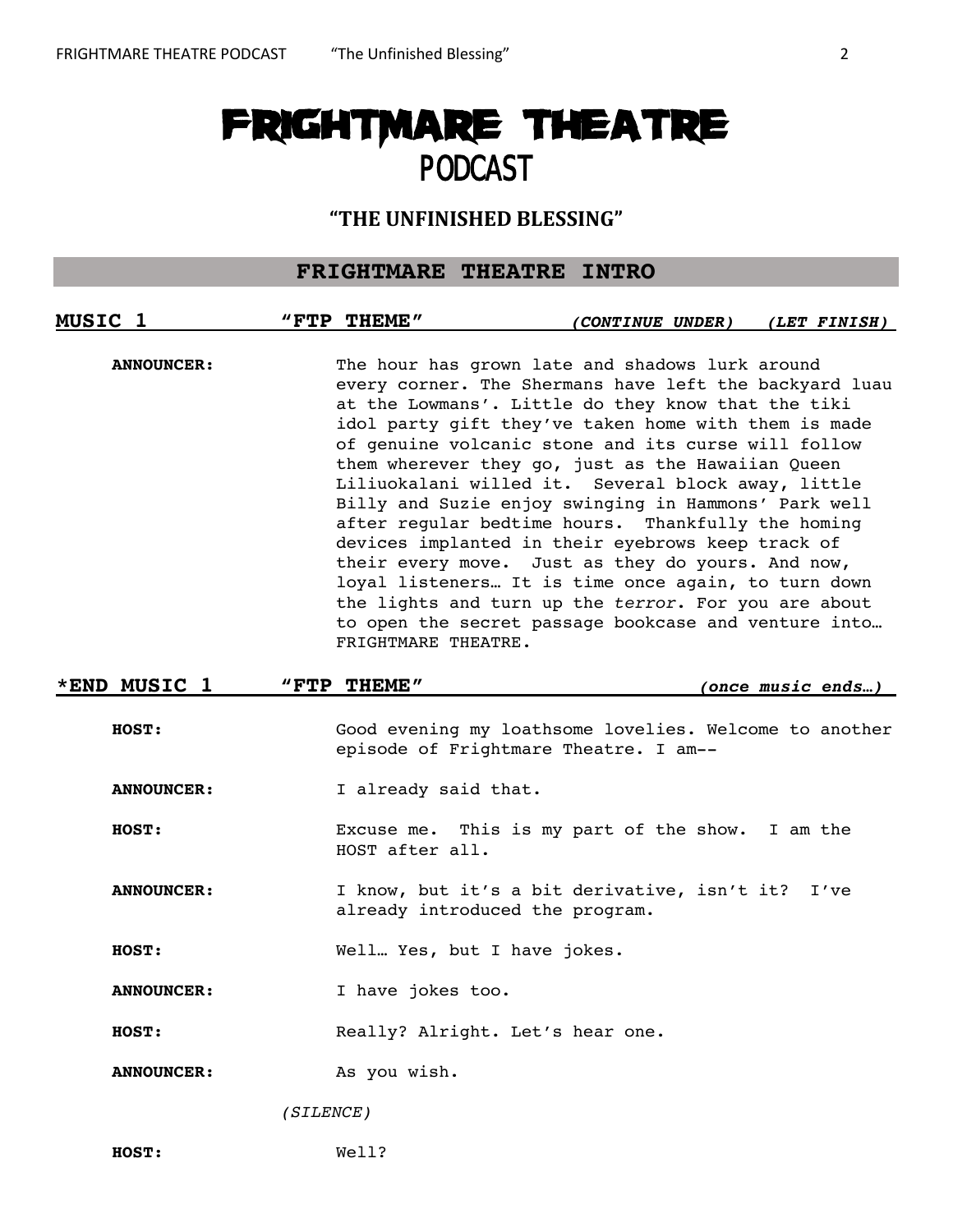FRIGHTMARE THEATRE PODCAST The Unfinished Blessing" 33

**ANNOUNCER:** I just told one. Didn't you hear? *(laughing hysterically)* It was hilarious. Brilliant one liner.

**HOST:** What? I didn't hear anything? Al?

**AL: (OFF) (FROM BOOTH)** Nothin'.

**ANNOUNCER:** Oh, pardon me. I forget that when one ascends to a higher plane of consciousness, the frequencies used in communication are not always received by those of a lower plane.

**HOST:** Lower, my ass.

**AL:** (OFF) (FROM BOOTH) I don't think your ass can get any lower, Doc.

**HOST:** Ha Ha. Very funny. Almost as funny as this guy's *jokes*. Can we get on with this? If anything is derivative here, its you.

**ANNOUNCER:** You wouldn't even exist without, *(echoed)* The Announcer.

**HOST:** Oh, I wouldn't, would I?

**ANNOUNCER:** Correct. You exist only in my reality. I control the vertical, I control the hori--.

**HOST:** This is absurd!

**ANNOUNCER:** Have you ever asked yourself "where did I come from? How did I get here?"

**HOST:** What is this? A Gaia Documentary? I don't have to. I was born in---

**ANNOUNCER:** Wansylvania. Transylvania's long forgotten and long ignored sister city.

**HOST:** How did you know that?

**ANNOUNCER:** Because… I am *(echoed)* The Announcer… and it's on your Wikipedia page.

**HOST:** Well, of course! That was an easy one then. What is the name of my childhood pet?

ANNOUNCER: Alucard.

**HOST:** How did you--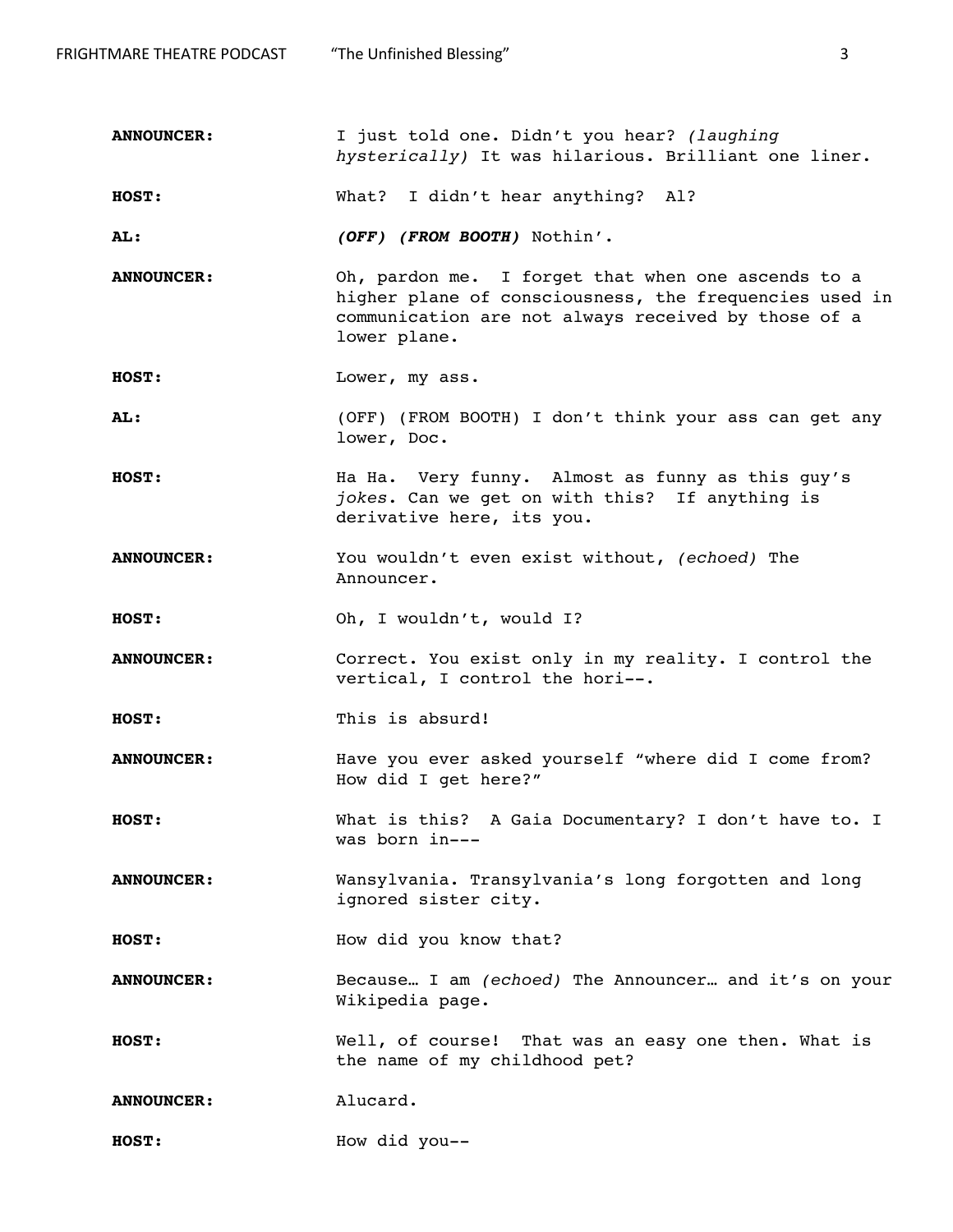**ANNOUNCER:** Because, I am *(echoed)* The Announcer.

**HOST:** What about my first car?

ANNOUNCER: A 1958 Plymouth Fury.

**HOST:** My favorite type of food?

**ANNOUNCER:** Old lady dining room table jar candy.

**HOST:** Damn, you're good!

**Al:** And now we all have access to your paypal.

**ANNOUNCER: (CLOSE)** You're welcome.

#### **SOUND 1 STRANGE ELECTRICAL WHIR / PUFF of SMOKE**

**HOST:** Argh. He's done it again. AGNES! Hit those keys. We must get this thing rolling… I have to go change my password.

# **MUSIC 2 "The Unfinished Blessing" Theme (fade in) (continue under)**

**HOST:** And, now boys and ghouls, join us for another journey into fear and madness with tonight's sinister story, entitled *"The Unfinished Blessing"*. *(Laughs wildly)*

**FTP SCRIPT #4 "THE UNFINISHED BLESSING" SCENE 1**

**SOUND 1\* FOOTSTEPS ON LINOLEUM (CONTINUE UNDER)(SWELL)**

**\*END MUSIC 2 "The Unfinished Blessing" Theme (fade out)** 

**SOUND 2\* LOW MURMURING (CONTINUE UNDER)(SWELL)**

**SOUND 3\* SQUEAKY WHEELS ROLLING (CONTINUE UNDER)(SWELL)**

**SOUND 4\* HEART MONITOR BEEPING (CONTINUE UNDER)(SWELL)**

**END SOUNDS 1-4\* FADE OUT ALL (INTO)**

**SOUND 6\* MONITOR HOLDING ONE NOTE (SWELL)(CONTINUE UNDER)**

#### **SOUND 7\* BEATRICE GASPING FOR AIR AND COUGHING**

BEATRICE: What? HELP! HELP! Someone!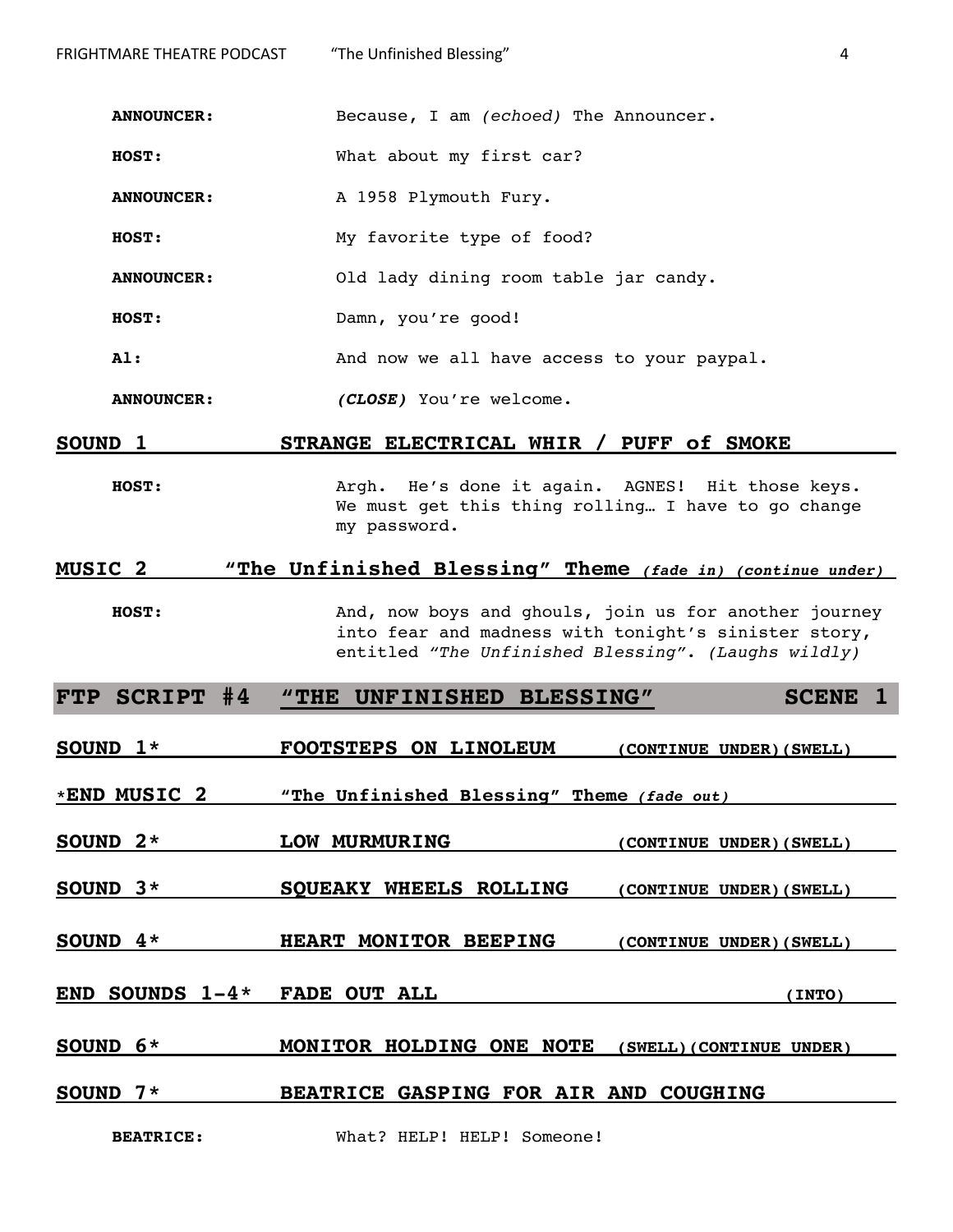# **SOUND 8\* RUNNING ON LINOLIUM (APPROACHING)(CLOSE THEN STOP)**

#### **SOUND 9\* CHORDS UNTANGLING**

#### **END SOUND 6\* MONITOR HOLDING NOTE**

# **SOUND 10\* HEART MONITOR STABALIZING (ESTABLISH)(CONTINUE UNDER)**

**BEATRICE: (D-PRESENT)** What… what is all this…? Oh god, I thought I was… I mean… *(BEAT)* I haven't seen anyone so far; (LAUGHS) You scared me with that face mask on, doc. (BEAT) Will… will you sit with me? Please?

#### **MUSIC 3 "The Unfinished Blessing" Theme (fade in)(PLAY low UNDER)**

#### **SOUND 11\* FORK SCRAPING ON PLATE**

**BEATRICE: (D-PRESENT)** (CHEWING) Mm… thank you, this is good. I needed something meaty like this. So much has happened I can't even think straight. (PAUSE) I have to tell you about everything— and then you need to go to the police.

# **\*FADE UP MUSIC 3\*"The Unfinished Blessing" Theme (Fade back)(PLAY UNDER)**

**BEATRICE: (D-PRESENT)** When I first met Wilson, I was moving into my new house down by the old grocery store. Cute little neighborhood a little west of the highway. I was carrying a handful of stuff inside and before I knew it my little blue vase was toppling from the top of a box I was balancing. But there he was, dexterous hands cushioning the fall and his chocolate brown eyes meeting mine.

#### **\*END MUSIC 3 "The Unfinished Blessing" Theme (fade out)**

**WILSON:** Hi.

**BEATRICE:** Oh wow, hi, thank you.

**WILSON:** I saw you from next door. I didn't mean to scare you, it looked like you might need a hand.

**BEATRICE:** Thanks. I could actually use some help with a few things. I'm Beatrice.

**WILSON:** I'm Wilson, I live right over there.

**BEATRICE:** Ahh, cute little place.

WILSON: Here, that looks heavy, let me take it inside for you.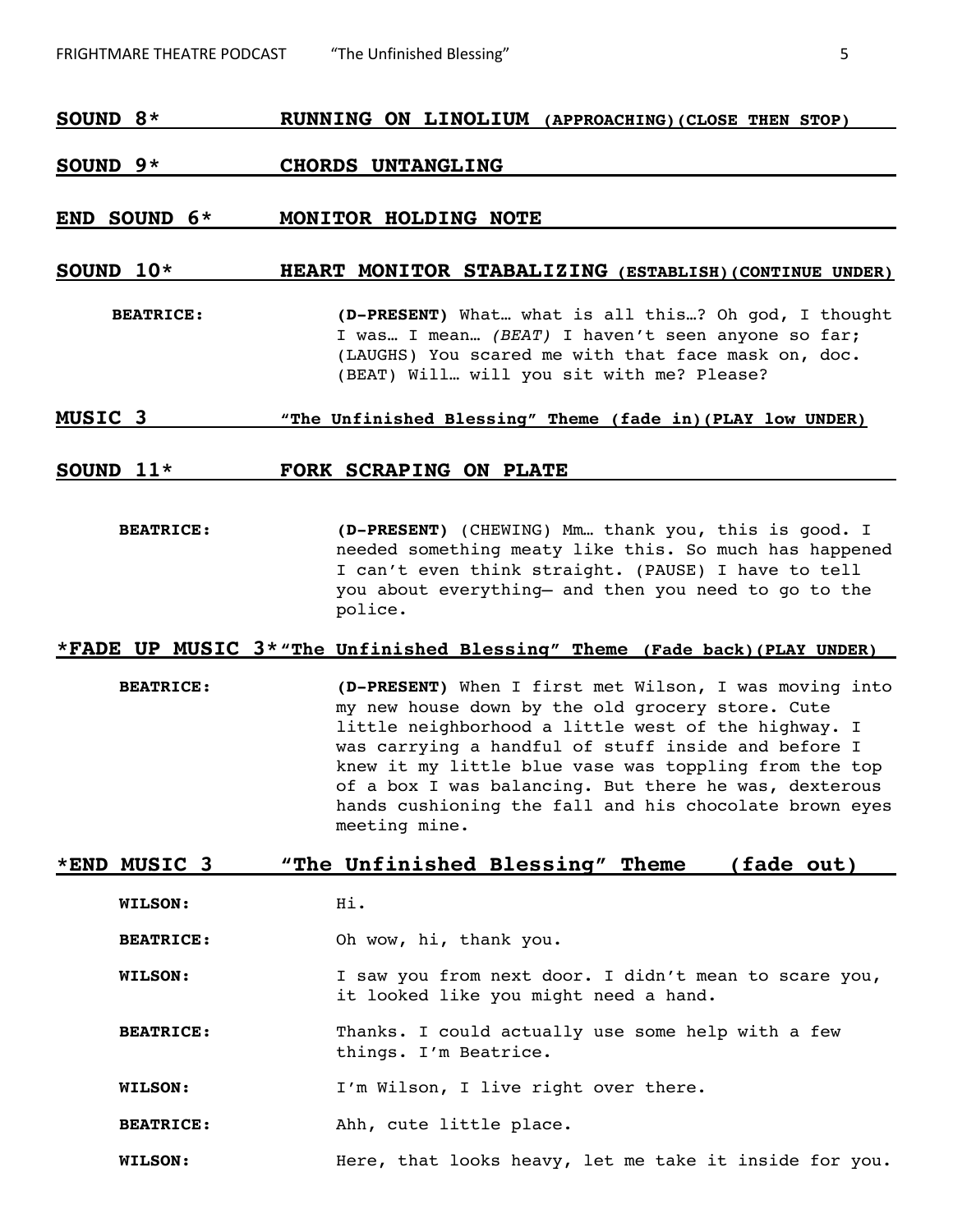- **BEATRICE: (D-PRESENT)** He was very polite. He told me about how he was a nurse practitioner at the hospital in town and how he felt like that was the most important thing that he could do with his life. He told jokes, too, said he liked to go to comedy shows on the weekend downtown and that he would love to take me sometime. We decided to go the next day for lunch. After some more small talk, I led him to the door. He reached out for my hand and grinned sincerely as he brought it up to his lips.
- **SOUND 12\* LIGHT KISS WILSON:** It was great to meet you, I'm really excited for tomorrow.
- **MUSIC 4\* "The Unfinished Blessing" Theme (ESTABLISH) (FADE IN)**

#### **SOUND 13\* HOSPITAL SOUNDS (ESTABLISH)(FADE OUT)**

- **BEATRICE: (D-PRESENT)** Thank you for sitting with me, doc. I've never really liked to be alone. I have a dog, Manny. He's a little brown, mini-poodle, about two years old. I got Manny as a tiny puppy specifically so I didn't have to live by myself. He adjusted to the move great, I wasn't sure if he would or not just because of how anxious he can get. That whole day he did really well, but then, that first night right about as it got dark, Manny started acting really strange.
- **\*END MUSIC 4\* "The Unfinished Blessing" Theme (ESTABLISH) (FADE OUT)**
- **SOUND 15\* SMALL DOG YAPPING AND GROWLING**

#### **SOUND 16\* SCREEN DOOR CREAKING OPEN AND SHUTTING**

#### **END SOUND 15\* BARKS FADE OUT**

**KATE:** Your little dog is cooky.

**BEATRICE: (D-PRESENT)** My cousin Kate came over who lives nearby to check out the new place and of course the first thing she does is make fun of my dog.

**BEATRICE:** It's just a new place, he's not used to it.

**KATE:** I really think it's a sign, animals have a sense you know. Cows get upset before storms; dogs lay at the feet of people who are dying. Maybe he knows something bad is around here. Maybe that's why he ran out so quick.

**BEATRICE:** I don't know.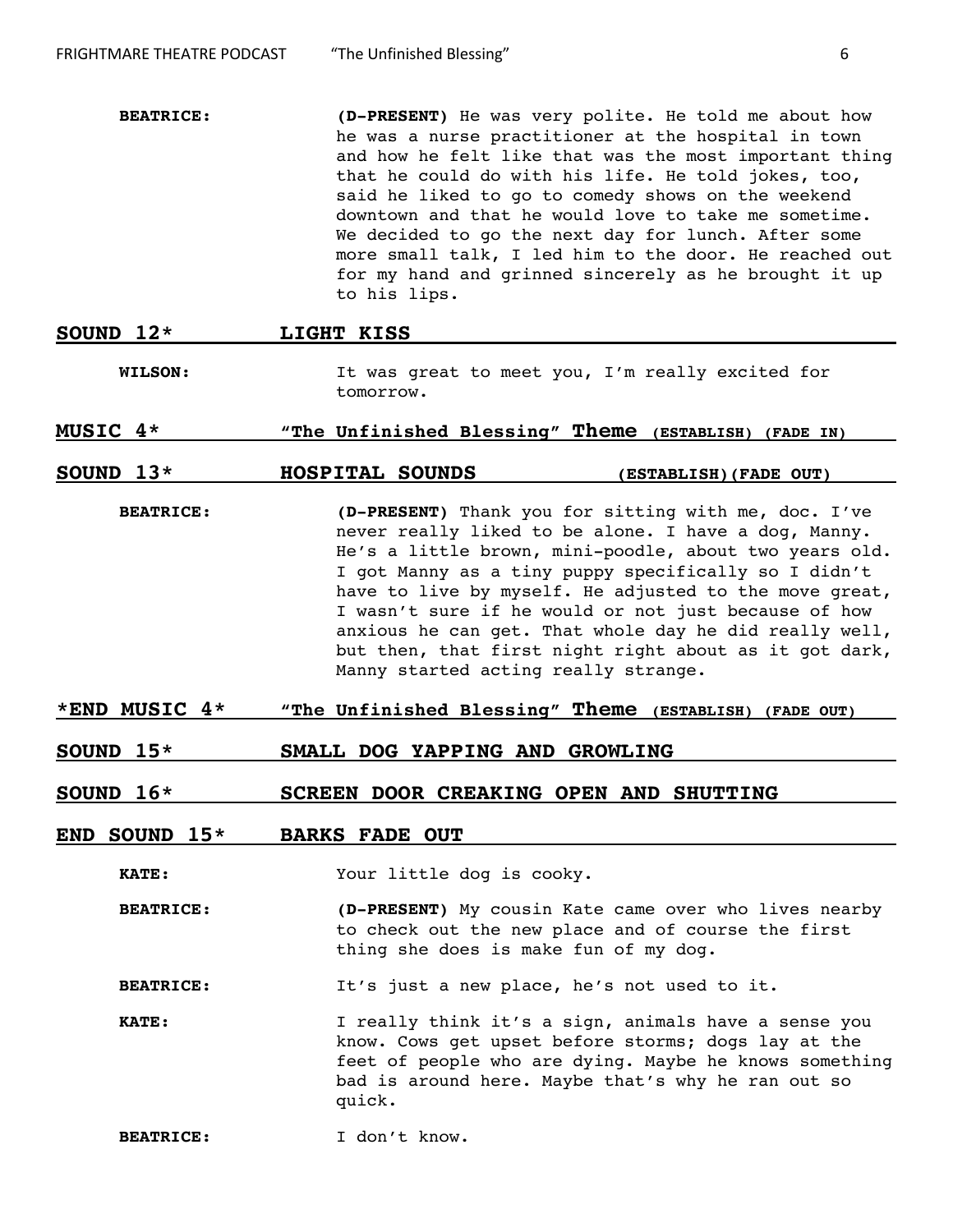**KATE:** You should let me burn some sage, clear the place up.

**BEATRICE:** No.

**KATE:** Oh, come on, no harm done. It's not just me, lots of people burn sage, Beatrice. Priests burn sage.

#### **SOUND 18\* UNFOLDING/FLUFFING FABRIC**

- **BEATRICE:** What is that?
- **KATE:** A tapestry. We can sit on it. I want to set something up for you.
- BEATRICE: I don't know Kate.
- **KATE:** We're just going to light some candles on it, I wana make sure you can stay safe in the new neighborhood.
- **BEATRICE:** You can put it away, there's nothing around here. We have a neighborhood watch.
- **KATE:** Oh, there's definitely stuff around here, you don't even know. There are bad energies everywhere, anyway. I'm just trying to look out for you.
- **BEATRICE:** What do you mean?
- **KATE:** I'm just trying to get some positive energy into your new place.
- **BEATRICE:** No, you said 'there's definitely stuff around here,' what's that supposed to mean?
- **KATE:** You haven't heard the stories about the woods down south, have you?
- **BEATRICE:** No**.**
- **KATE:** You didn't even look into it a little bit before moving here?
- **BEATRICE:** Tell me, Kate.
- **KATE:** Everyone says those woods are haunted, that spirits hide in the trees. I mean I don't know if they do or not, I personally haven't gone to see, but there was this accident a couple years ago with these two couples who had gone camping down by the mountain ridge. It got the town really riled up.
- **BEATRICE:** What happened?
- **KATE:** These two quys were taking their girlfriends on a special trip for a double proposal and I guess when both of them went down on one knee and popped the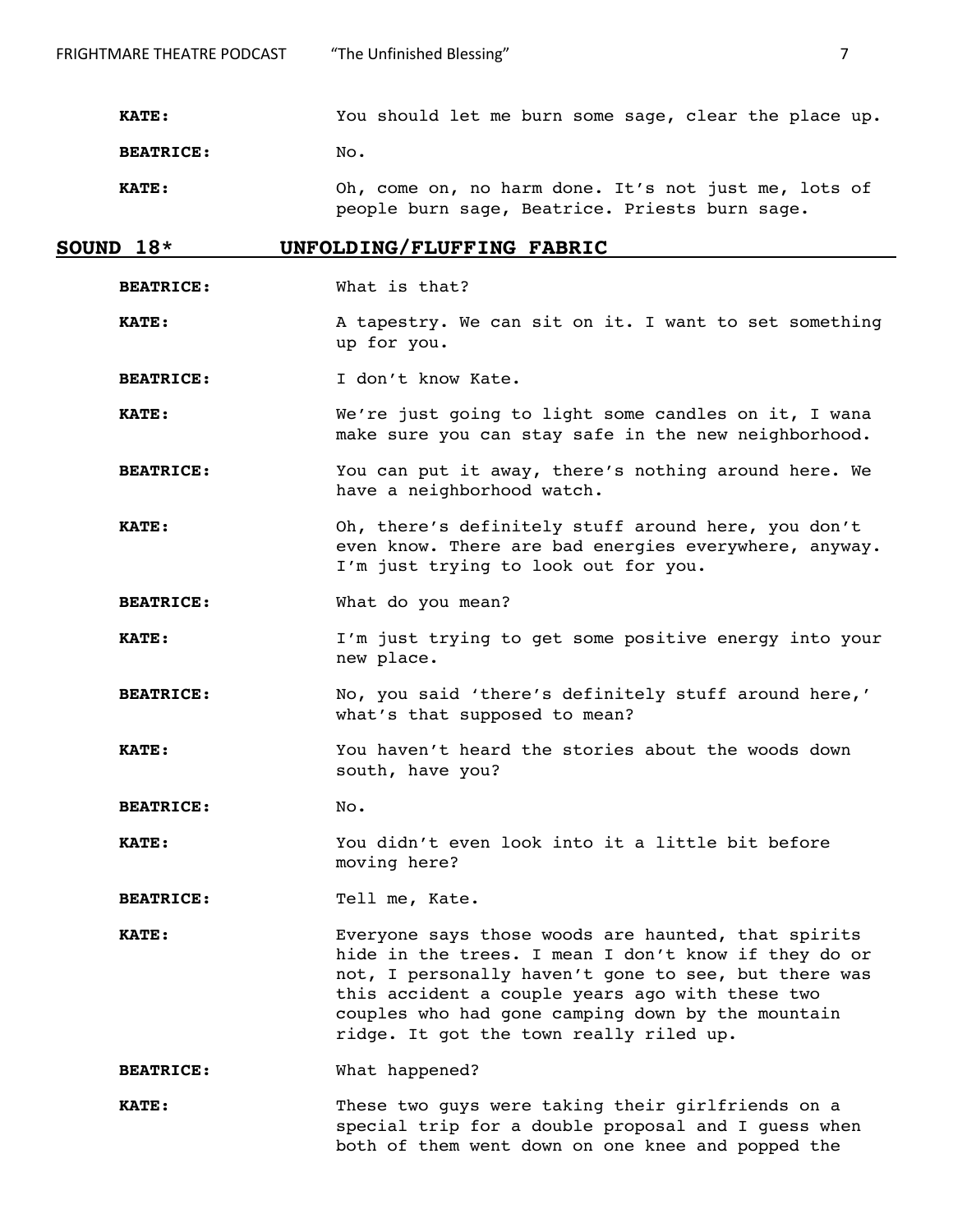question, one of the girls said yes and the other said no. **(CONTINUED)**

**KATE: (Cont.)** Her boyfriend went on a rampage, killed the other couple, and chased her through the woods. They found the bodies of that first couple, but that second couple was never seen again.

**BEATRICE:** Oh, wow.

**KATE:** And they never released all the information.

BEATRICE: Really?

**KATE:** Yeah. That's where all the stories come from about them. They went looking and looking for that last girl. Some say he cut her up into hundreds of little pieces and scattered her around the woods. Some say he stole her away and forced her to live with him somewhere.

**BEATRICE:** I don't know how much of it I believe.

| SOUND $19*$      | <b>KEYBOARD TYPING</b>                                                                                                                  | (CONTINUE UNDER) (STOP) |
|------------------|-----------------------------------------------------------------------------------------------------------------------------------------|-------------------------|
| <b>KATE:</b>     | You better believe it. I bet I could find an article<br>online right now. Yep. Here's one. Look, here're some<br>pictures of that girl. |                         |
| <b>BEATRICE:</b> | The missing one?                                                                                                                        |                         |
| <b>KATE:</b>     | Well, she's probably dead. (BEAT) Maybe you should've<br>done a little research, huh?                                                   |                         |
| <b>BEATRICE:</b> | I'm going to go check on the dog.                                                                                                       |                         |
| KATE:            | Oh, don't be like that, you don't even want to read<br>it?                                                                              |                         |
| <b>BEATRICE:</b> | No.                                                                                                                                     |                         |
| SOUND 20*        | MOVEMENT (GETTING UP)                                                                                                                   |                         |
| SOUND $21*$      | FOOTSTEPS ON CARPET, FOOTSTEPS ON LINOLEUM                                                                                              |                         |
| SOUND $22*$      | <b>BACK DOOR CREAKING OPEN</b>                                                                                                          |                         |
| SOUND $23*$      | WIND, CRICKETS                                                                                                                          | (CONTINUE UNDER)        |
| <b>BEATRICE:</b> | Manny! Manny? (BEAT) Manny?                                                                                                             |                         |
| END SOUND $23*$  | WIND, CRICKETS                                                                                                                          |                         |
| SOUND $24*$      | DOOR CLOSING                                                                                                                            |                         |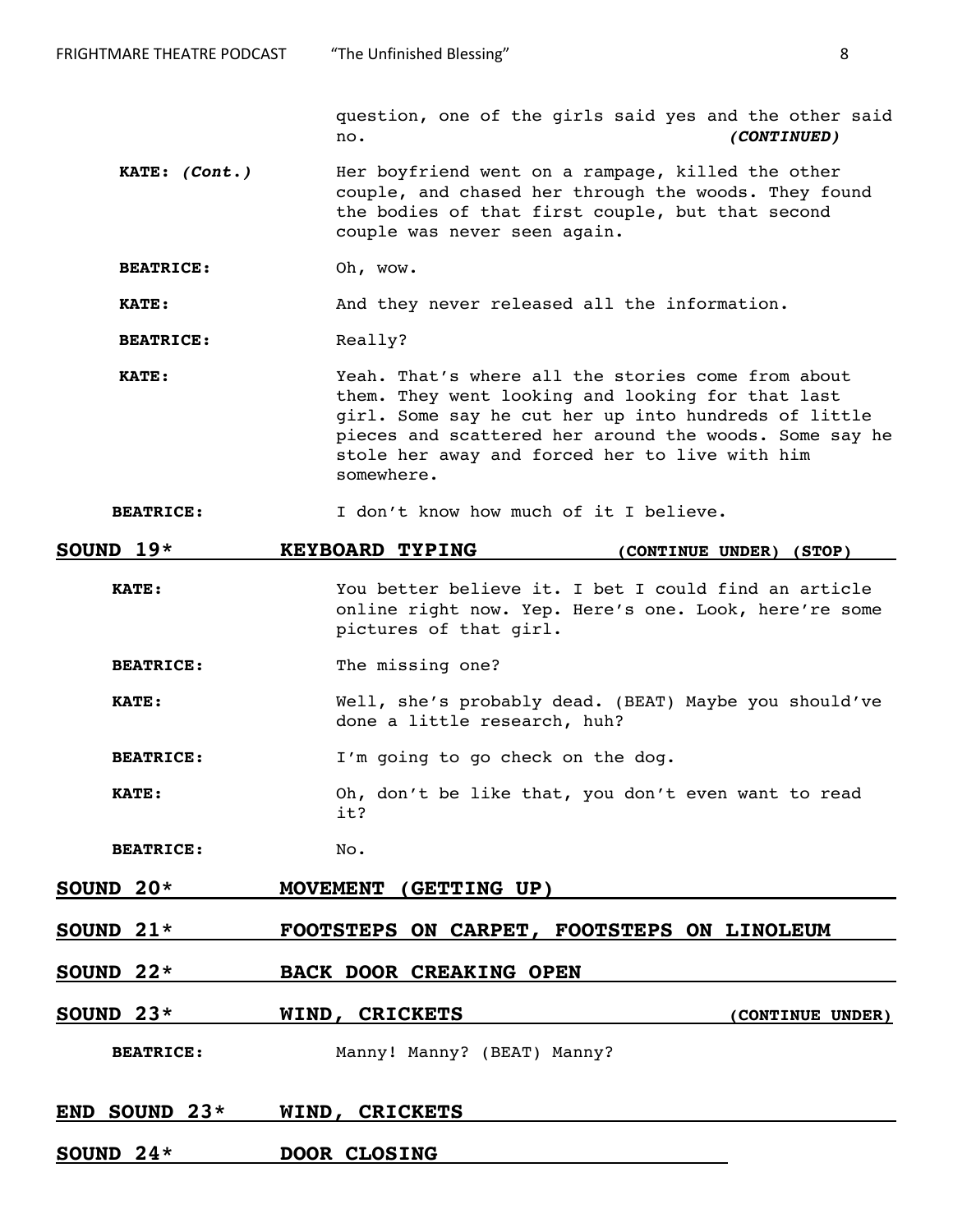| SOUND $25*$      | RUNNING ON LINOLEUM, CARPET (CONTINUE UNDER)<br>(STOP)                                                                |  |  |
|------------------|-----------------------------------------------------------------------------------------------------------------------|--|--|
| <b>BEATRICE:</b> | Kate? I think Manny is gone, I'm gonna have to go out<br>and look for him if you- (BEAT) Kate! What are you<br>doing? |  |  |
| <b>KATE:</b>     | I'm leaving a blessing-                                                                                               |  |  |
| <b>BEATRICE:</b> | What is all this??                                                                                                    |  |  |
| <b>KATE:</b>     | Some candles on the tapestry like I said, tapestries<br>can bring peace-                                              |  |  |
| <b>BEATRICE:</b> | This looks evil, Kate. I told you not to do this stuff<br>in my house. Is that a cross in your hand?                  |  |  |
| <b>KATE:</b>     | Hey! Don't! You're going to mess up my candles!                                                                       |  |  |
| <b>BEATRICE:</b> | I don't want all of this where I live. Where I sleep.                                                                 |  |  |
| SOUND $26*$      | <b>BLOWING OUT CANDLES</b>                                                                                            |  |  |
| <b>KATE:</b>     | Beatrice, hey! You shouldn't do that! I'm trying to<br>bless your new place!                                          |  |  |
| <b>BEATRICE:</b> | You've done weird stuff like this before- you cursed<br>Aunt Catherine's hot-tub and now it won't foam up<br>anymore. |  |  |
| <b>KATE:</b>     | As much as I'd love credit for cursing my mother's<br>hot-tub I'm really tired of getting blamed for that.            |  |  |
| <b>BEATRICE:</b> | And you did some weird spell thing that made uncle<br>Jack tell his boss he had hemorrhoids.                          |  |  |
| <b>KATE:</b>     | He didn't get fired, it was funny!                                                                                    |  |  |
| <b>BEATRICE:</b> | Manny is gone okay? I don't have time for your cheap<br>little witch tricks.                                          |  |  |
| <b>KATE:</b>     | That little rat dog?                                                                                                  |  |  |
| <b>BEATRICE:</b> | If you're not going to help me you might as well just<br>leave.                                                       |  |  |
| SOUND $27*$      | <b>GRABBING KEYS</b>                                                                                                  |  |  |
| <b>KATE:</b>     | For real? You're not going to let me finish this<br>blessing? You can't let it end like that.                         |  |  |

**BEATRICE:** Yes I can.

**KATE:** Bee, you seriously should let me finish.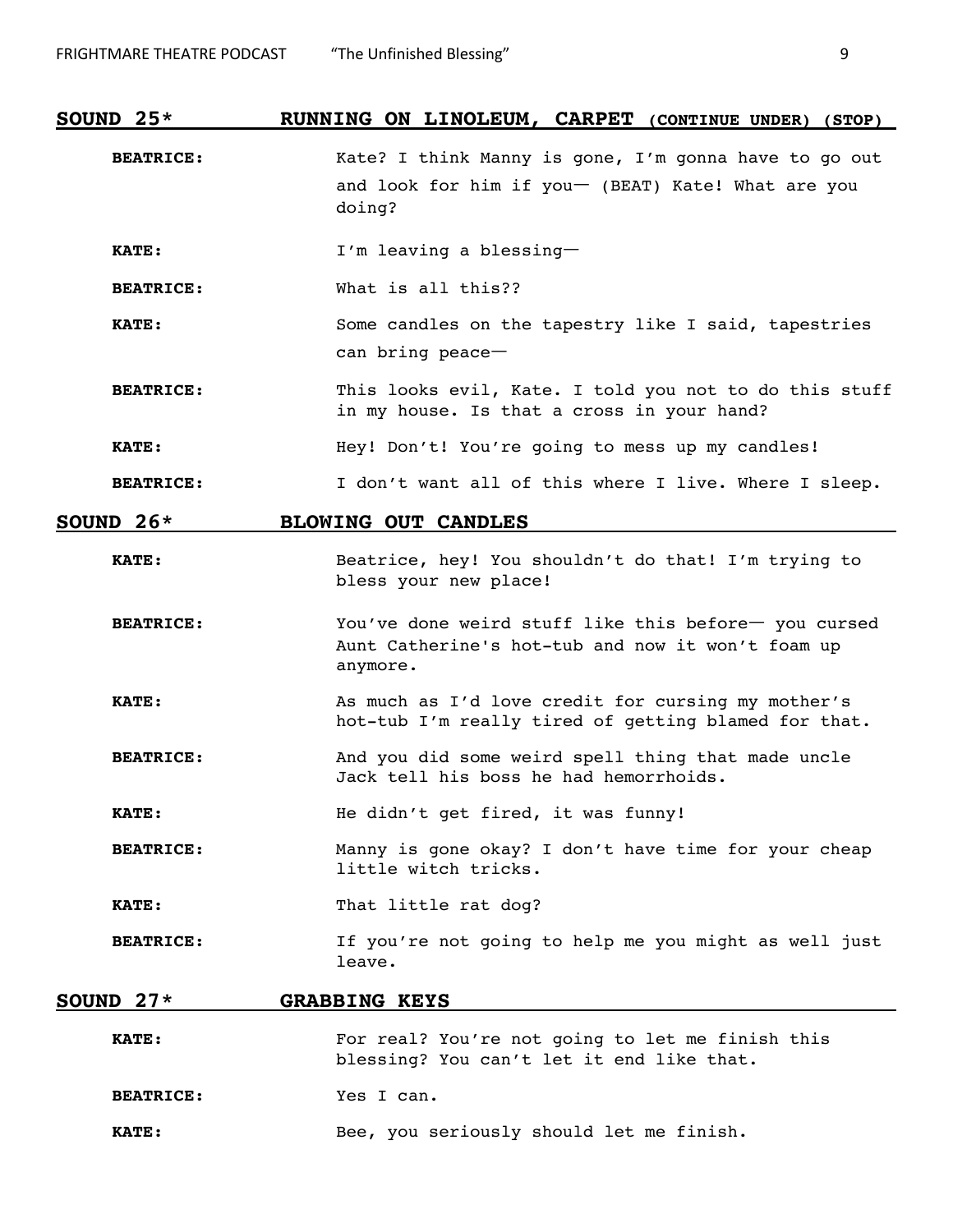**BEATRICE:** Are you coming with me or not?

**KATE:** Okay. Fine. You should really reconsider though.

**SOUND 28\* TWO SETS OF FOOTSTEPS ON WOOD**

**SOUND 29\* FRONT DOOR OPENING AND CLOSING**

**SOUND 30\* WIND, CRICKETS (CONTINUE UNDER)**

#### **SOUND 31\* TWO SETS OF FOOTSTEPS ON CONCRETE (CONTINUE UNDER)**

**KATE:** (WHISPER) Bee, wait! (BEAT)

#### **END SOUND 31\* TWO SETS OF FOOTSTEPS ON CONCRETE**

**KATE:** (WHISPER) Who is that?

**BEATRICE:** What? Who?

**KATE:** (WHISPER) Shh! This guy over here… what is he doing? You see him?

**BEATRICE:** Oh, that's Wilson.

KATE: The cute neighbor guy? He looks creepy.

BEATRICE: No he doesn't.

**KATE:** What is he doing?

**BEATRICE:** I don't know, why don't you leave him alone?

**KATE:** It looks like he's digging around in the dirt. Thereright in front of his porch on this side, see?

**BEATRICE:** He has a little garden, I think.

**KATE:** Who gardens this late? With no light?

**BEATRICE:** (BEAT) Come on Kate, please get in the car.

**SOUND 32\* CAR ENGINE STARTS AND RUNS**

**END SOUND 30\* WIND, CRICKETS**

**MUSIC 5\* "The Unfinished Blessing" Theme (FADE IN AND THEN OUT)**

| END SOUND $32*$  | <b>CAR ENGINE</b>                         | <b>(ESTABLISH)</b> |
|------------------|-------------------------------------------|--------------------|
| <b>BEATRICE:</b> | Damn. I can't believe we didn't find him. |                    |
| <b>KATE:</b>     | You can look for him more in the morning. |                    |
| <b>BEATRICE:</b> | It's not like him to run off like that-   |                    |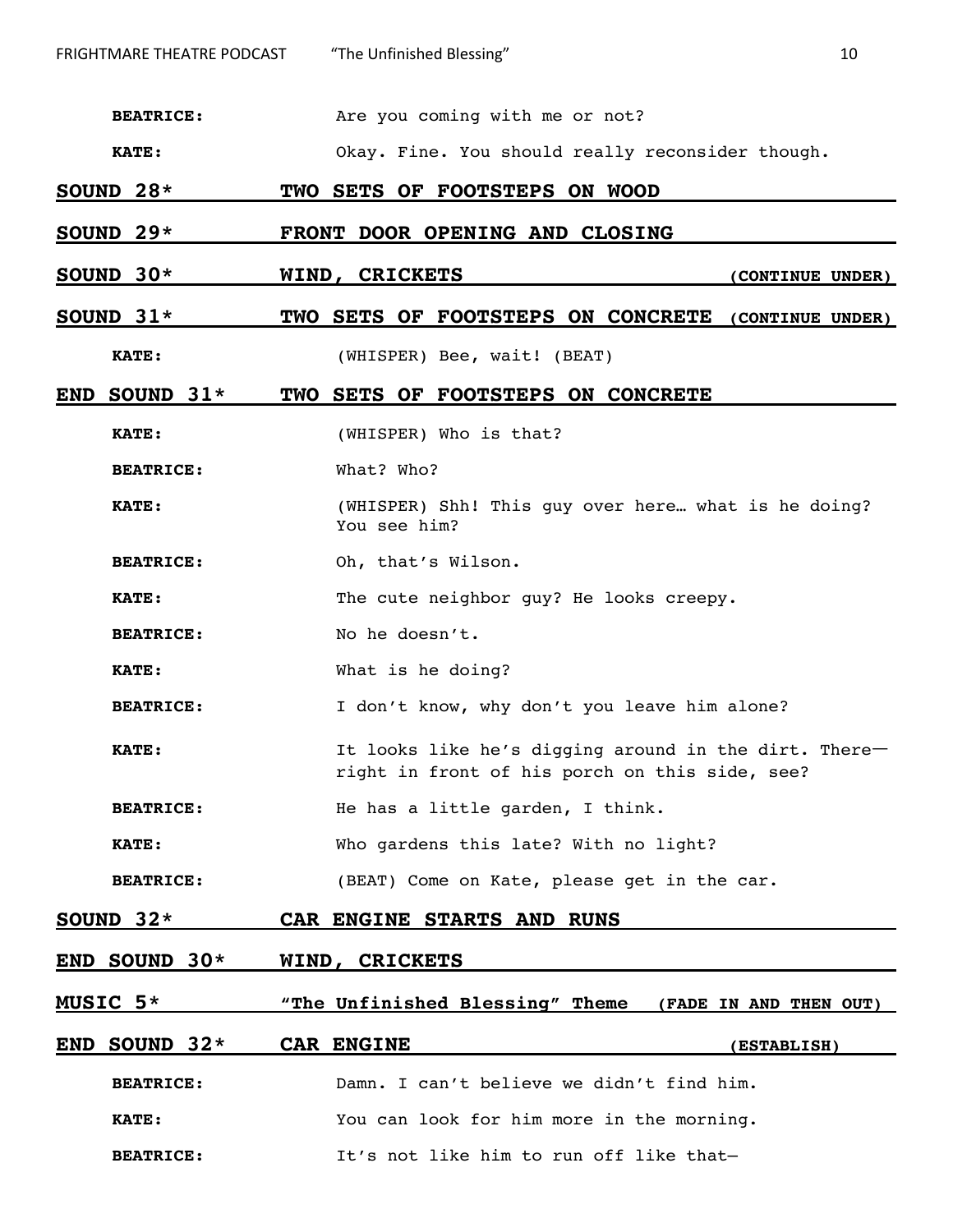| <b>FRIGHTMARE THEATRE PODCAST</b> | "The Unfinished Blessing"                                                                                     | 11 |  |
|-----------------------------------|---------------------------------------------------------------------------------------------------------------|----|--|
| <b>KATE:</b>                      | Hey, he's outside still, see him?                                                                             |    |  |
| <b>BEATRICE:</b>                  | Who?                                                                                                          |    |  |
| <b>KATE:</b>                      | Your neighbor. The cute one or whatever?                                                                      |    |  |
| <b>BEATRICE:</b>                  | Oh yeah.                                                                                                      |    |  |
| KATE:                             | I'm rolling up my window.                                                                                     |    |  |
| SOUND $33*$                       | CAR WINDOW ROLLING UP                                                                                         |    |  |
| <b>BEATRICE:</b>                  | You're being excessive. We're in the driveway.                                                                |    |  |
| <b>KATE:</b>                      | You should roll yours up.                                                                                     |    |  |
| <b>BEATRICE:</b>                  | Stop it.                                                                                                      |    |  |
| KATE:                             | There, on his porch. He has like a coffee thermos with<br>him or something. What's he doing?                  |    |  |
| <b>BEATRICE:</b>                  | I don't know Just standing there he looks like he's<br>still covered in dirt. Just staring down at the grass. |    |  |

**KATE:** I'm sorry Bee, but this guy's a weirdo.

**BEATRICE:** You're the one I can't keep from doing voodoo in my house.

KATE: It's not voodoo.

**BEATRICE:** Shh!

**KATE:** You better quit making fun of the shit I believe in.

**BEATRICE:** Quiet, where did he go?

**KATE:** For real. It's pissing me off.

BEATRICE: It's not even real.

**KATE:** Yes, it is!

**BEATRICE:** You can't get me to believe all your Ouija board stuff okay? It doesn't always solve the problem. If you're so magical why couldn't you help find Manny-

#### **SOUND 34\* JUMP SCARE (PIANO HIT)**

**WILSON:** You two are out late.

**BEATRICE:** (BEAT) Hi. Wilson. We were looking for Manny. He ran off.

**WILSON:** Your dog?

**BEATRICE:** Uh… yeah… I actually don't think you got to meet him.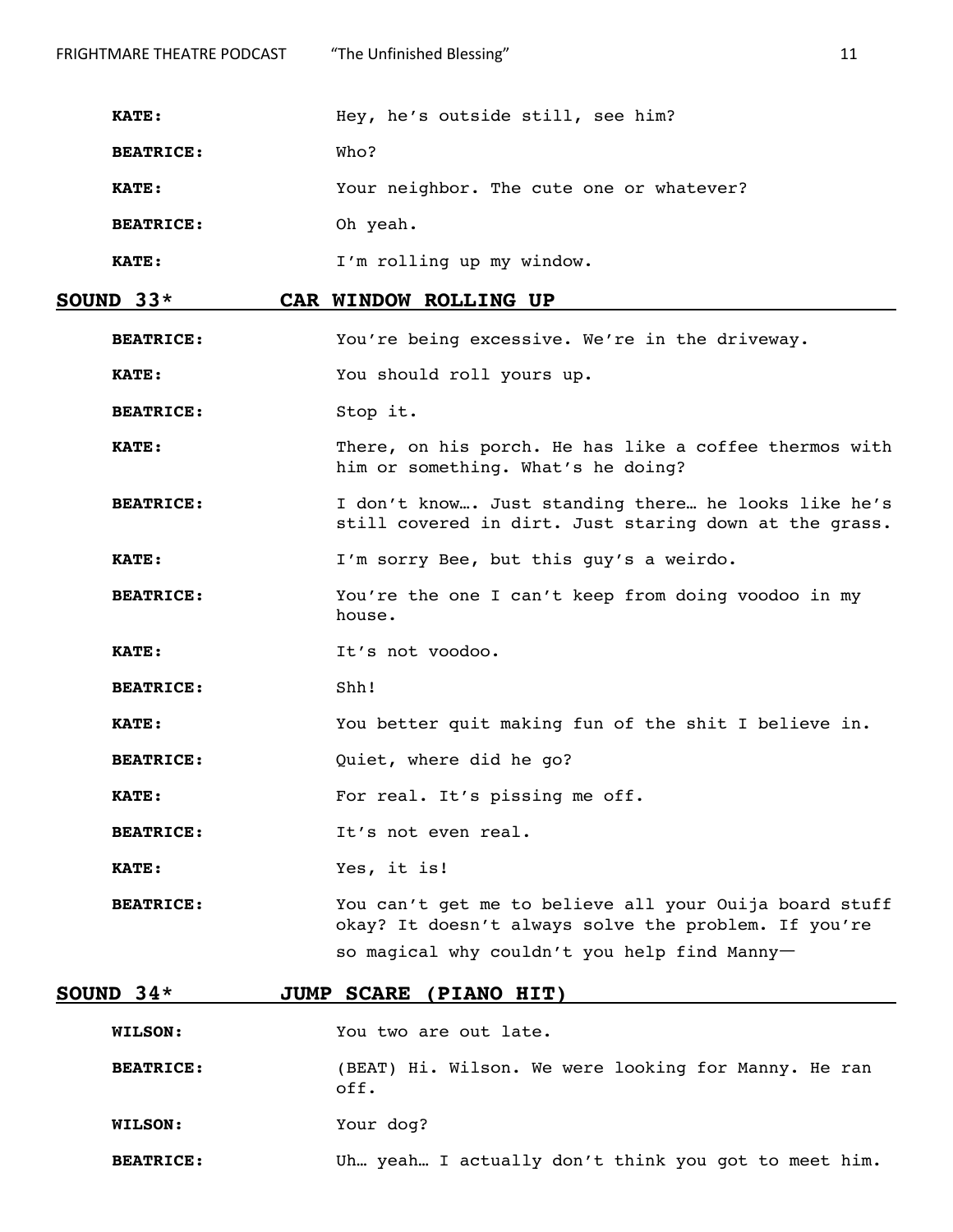**KATE:** (JUMPING IN) You have a dog?

**WILSON:** Uh, no… actually I don't.

**BEATRICE:** (AWKWARD BEAT) What has you out so late tonight?

**WILSON:** Oh nothing.

**KATE:** Nothing? You have dirt all over your hands and your pants.

**BEATRICE:** Kate.

#### **SOUND 35\* HANDS WIPING TOGETHER**

**WILSON:** Oh, it's fine. I was just picking through my garden.

**KATE:** Kinda late at night for gardening.

**BEATRICE:** Kate, it's none of our business.

- **WILSON:** No, no, she's right. I have trouble sleeping at night sometimes. I know it's strange, but it helps me sleep when I can't seem to ignore the noises around me. I grew up with a garden. (LIGHTLY, CHARMING) I can see why it would look a little strange. (BEAT) Would you like some of my tea? Very soothing. Helps you sleep.
- **KATE:** What? No.

**BEATRICE:** That's very sweet, thank you though.

**WILSON:** (TAKING A SIP) Just wanted to offer.

**BEATRICE:** (AWKWARD BEAT) Have you seen a little brown poodle running around at all?

**WILSON:** Oh no. Trust me, I wouldn't have missed the little guy. Might have more luck in the sun tomorrow.

**BEATRICE:** I sure hope so... But hey, I'll see you in the morning, we've had a long night. I'm pretty tired.

**WILSON:** I bet. Hey, you ladies have a nice night.

**BEATRICE:** You too, Wilson!

#### **SOUND 36\* FOOTSTEPS ON CONCRETE (CONTINUE UNDER) (FADE OUT)**

**KATE:** Wow, what a charming guy.

**BEATRICE:** You hardly spoke to him.

#### **SOUND 37\* TWO PAIRS OF FOOTSTEPS ON CONCRETE**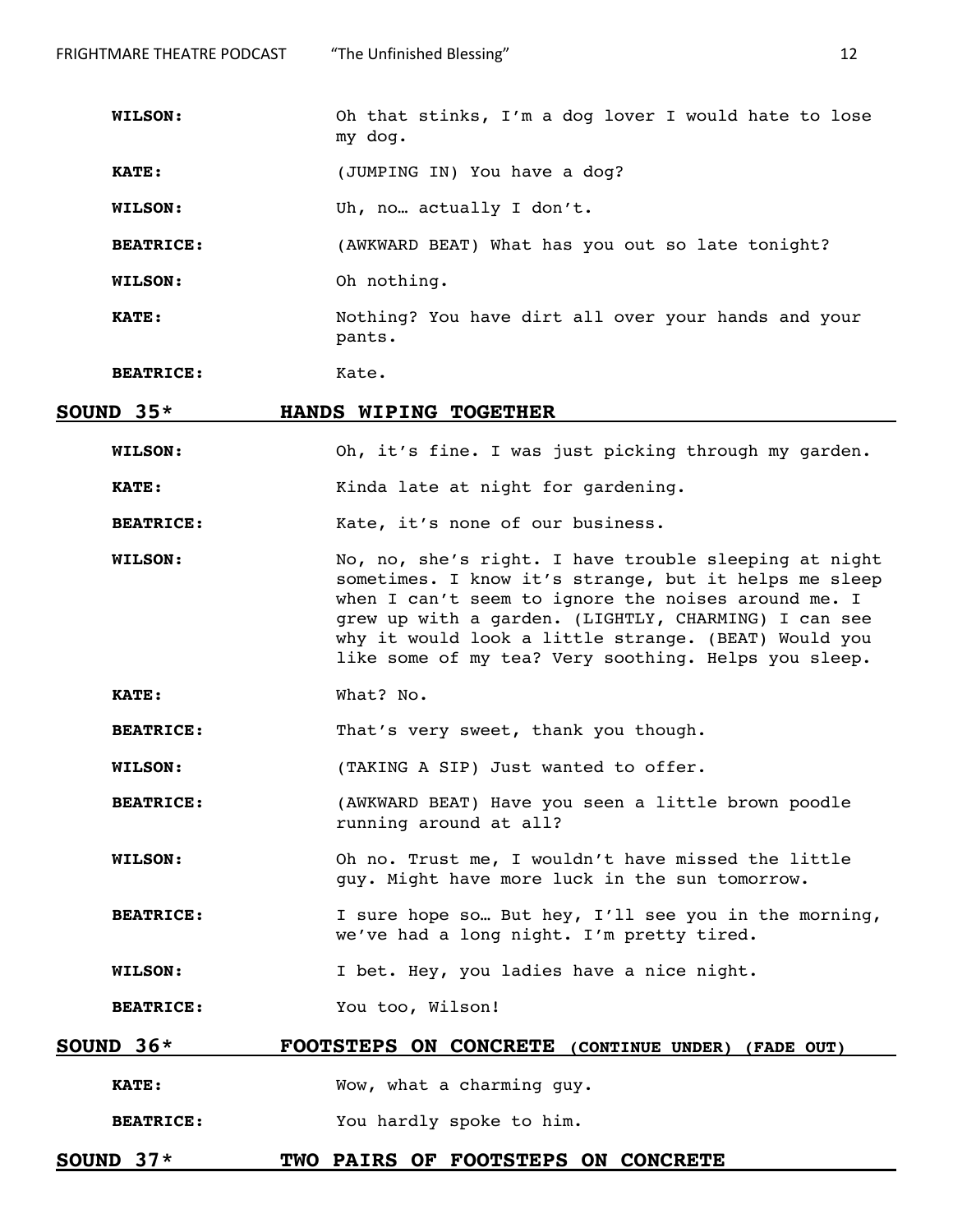**BEATRICE:** He was trying to be nice.

**KATE:** A stranger offering you a drink is nice?

**BEATRICE:** He's not a stranger, you don't even know what he's like.

**KATE:** I can tell.

#### **SOUND 38\* KEYS JANGLING FROM POCKET**

**BEATRICE:** Okay, well I like him.

# **SOUND 39\* DOOR UNLOCKING, OPENING, CLOSING**

**KATE:** Gardening in the middle of the night? Why garden in darkness? Bad energies get released that way, when youㅡ

**BEATRICE:** Kate, will you stop it with all of the magic bullshit? I just wanted to have a nice night in my new house.

**KATE:** We did have a nice night!

#### **SOUND 40\* 1 SET FOOTSTEPS ON WOOD (CONTINUE UNDER) (THEN STOP)**

**BEATRICE:** It really feels like all of this bad stuff with my dog started with you trying to do that witchcraft bullshit in my room.

**KATE:** I was trying to do a blessing!

**BEATRICE:** Things have just gone downhill from there.

**KATE:** You should have let me finish the blessing! I warned you about that, Bea.

- **BEATRICE:** All you do is make things worse. And you made things weird with my neighbor WHO I AM TRYING TO DATE.
- **KATE:** I did not!

**BEATRICE:** Kate, you should go home for the night.

**KATE:** Beatrice, it's late-

**BEATRICE:** You always go out of your way to put your nose in everything and it never helps.

**KATE:** (BEAT) You know what? Fine. I don't want to hang around here, anyway.

#### **SOUND 41\* GATHERING KEYS**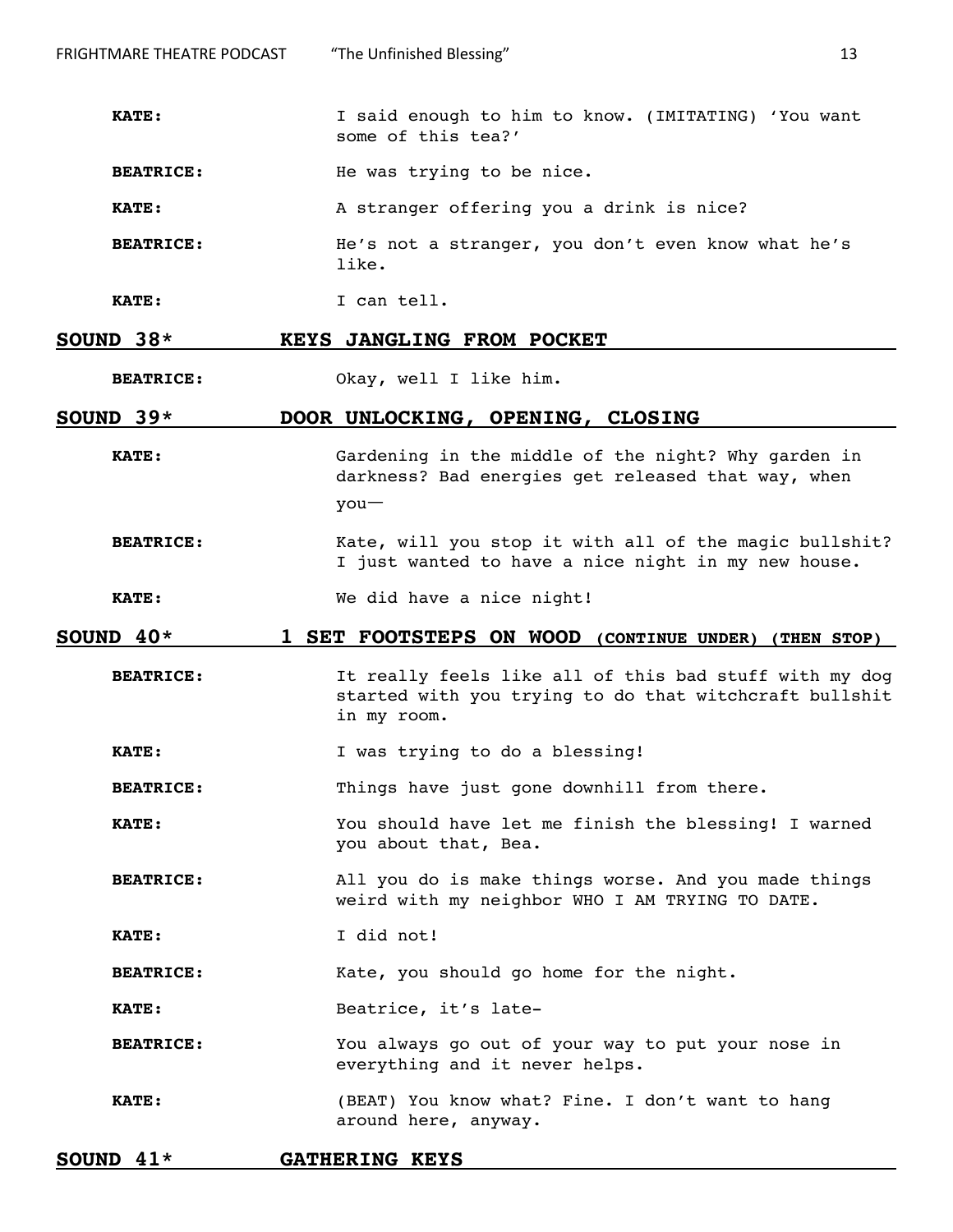**KATE:** You better take me seriously. You interrupt me. I'm not someone you want to have against you**.** This stuff can ruin your life if you treat it like it isn't real. *I* can ruin your life. (CHUCKLES) No wonder Manny left. Literally as you stopped it all.

| SOUND $42*$      | DOOR SLAMMING SHUT                                                                               |
|------------------|--------------------------------------------------------------------------------------------------|
| <b>BEATRICE:</b> | (SCOFFING) UHG, GOOD RIDDANCE! (BEAT, TO HERSELF) No<br>more of this bullshit.                   |
| MUSIC 6*         | <b>TRANSITION MUSIC</b><br>(FADE IN)                                                             |
| FTP SCRIPT #4    | "The Unfinished Blessing"<br><b>SCENE 2</b>                                                      |
| *END MUSIC 6*    | <b>TRANSITION MUSIC</b><br>(FADE OUT)                                                            |
| SOUND $43*$      | <b>KNOCKING ON DOOR</b>                                                                          |
| SOUND $44*$      | MOVEMENT IN BED                                                                                  |
|                  | BEAT.                                                                                            |
| SOUND $43*$      | KNOCKING ON DOOR                                                                                 |
| <b>BEATRICE:</b> | (GROANING) Uhhhg jeez what time is it?                                                           |
| SOUND $43*$      | <b>KNOCKING ON DOOR</b>                                                                          |
| <b>BEATRICE:</b> | (CALLING OUT) I'm coming!                                                                        |
| SOUND $45*$      | <b>BED CREAKING</b>                                                                              |
| SOUND $46*$      | <b>FOOTSTEPS ON CARPET</b>                                                                       |
| SOUND $47*$      | <b>FOOTSTEPS ON WOOD</b>                                                                         |
| SOUND $48*$      | FRONT DOOR OPENING                                                                               |
| SOUND $51*$      | <b>DOOR OPENING</b>                                                                              |
|                  | Wilson, hi, sorry- the time, I was out so late and-                                              |
| <b>WILSON:</b>   | How are you?                                                                                     |
| <b>BEATRICE:</b> | Good, I didn't mean to sleep in.                                                                 |
| WILSON:          | That's okay, you were out pretty late.                                                           |
| <b>BEATRICE:</b> | Yeah, we never found Manny, I don't know if you and I<br>should wait and go out another time or- |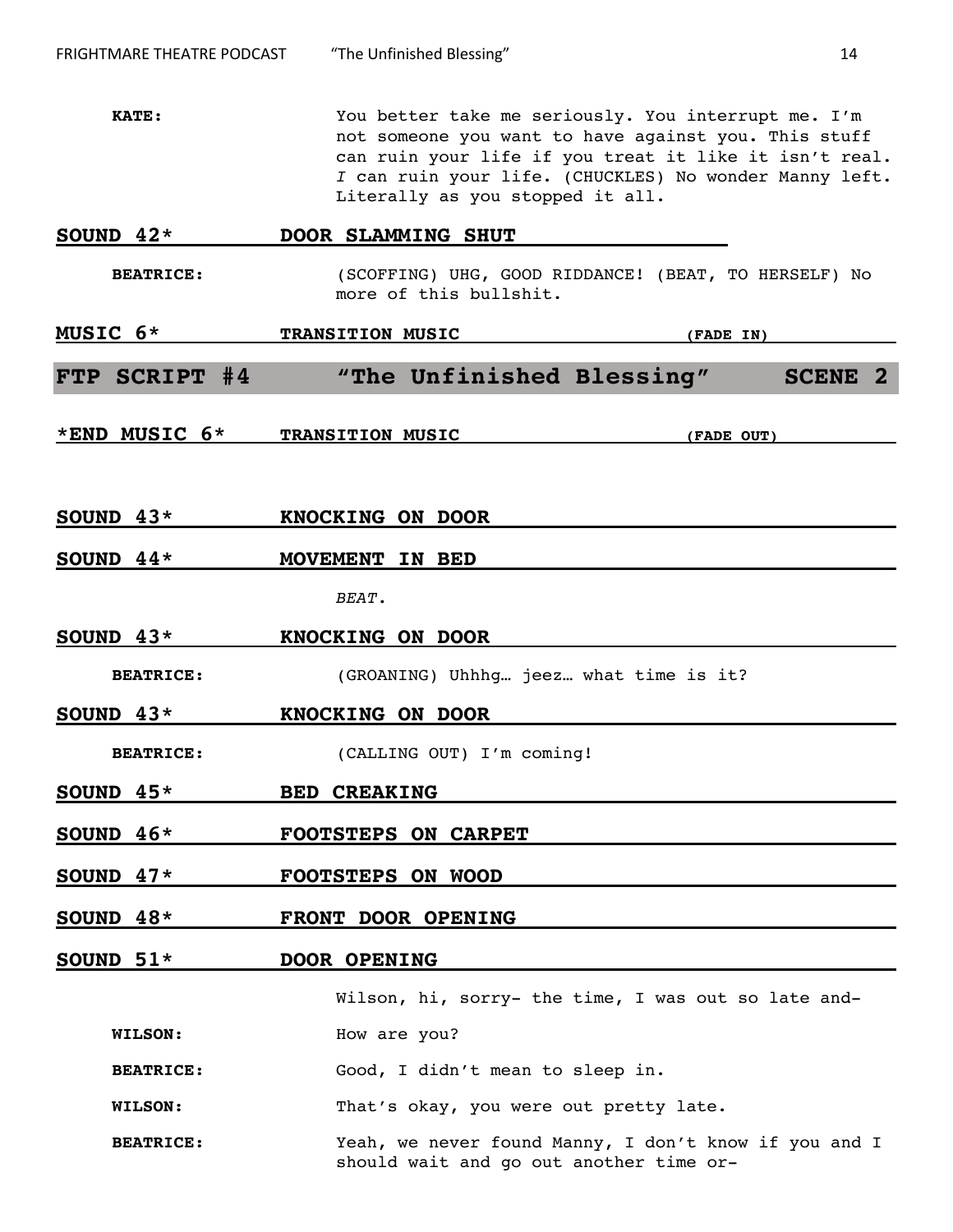| FRIGHTMARE THEATRE PODCAST                                                                            | "The Unfinished Blessing"                                                                                     | 15 |
|-------------------------------------------------------------------------------------------------------|---------------------------------------------------------------------------------------------------------------|----|
|                                                                                                       |                                                                                                               |    |
| <b>WILSON:</b>                                                                                        | Did you see the mess out here?                                                                                |    |
| <b>BEATRICE:</b>                                                                                      | The me-? Oh my god, I'm sorry. Kate probably did that.                                                        |    |
| <b>WILSON:</b>                                                                                        | Kate? From last night?                                                                                        |    |
| <b>BEATRICE:</b>                                                                                      | Yeah, we argued a little bit and she left, she<br>probably kicked my planter over and got dirt<br>everywhere. |    |
| <b>WILSON:</b>                                                                                        | Oh, damn.                                                                                                     |    |
| <b>BEATRICE:</b>                                                                                      | Knowing her she probably cursed it or something too.<br>She was pretty mad.                                   |    |
| <b>WILSON:</b>                                                                                        | (AMUSED) Sounds like it.                                                                                      |    |
| Like I said though, I really didn't mean to sleep this<br><b>BEATRICE:</b><br>late so if you want to- |                                                                                                               |    |
| <b>WILSON:</b>                                                                                        | It's really no trouble if you want me to come in and<br>wait for you.                                         |    |
| <b>BEATRICE:</b>                                                                                      | Oh, I just got up. I don't think-                                                                             |    |
| <b>WILSON:</b>                                                                                        | I really don't mind. I can wait right here on the<br>couch.                                                   |    |
| SOUND $52*$                                                                                           | FRONT DOOR CLOSING                                                                                            |    |
| SOUND $53*$                                                                                           | <b>FOOTSTEPS ON CARPET</b>                                                                                    |    |
| <b>WILSON:</b>                                                                                        | (SIPS COFFEE) Pity, this is a good batch.                                                                     |    |
| <b>BEATRICE:</b>                                                                                      | Uhm If you want you can sit on the couch and I can<br>get ready really fast? I'm sorry.                       |    |
| <b>WILSON:</b>                                                                                        | Please, don't be.                                                                                             |    |

# **MUSIC 7\*** TRANSITION MUSIC (FADE IN)

**FTP SCRIPT #4 "THE UNFINISHED BLESSING" SCENE 3**

**\*END MUSIC 7\* TRANSITION MUSIC (FADE OUT)**

# **SOUND 54\*(FADE IN) RESTURAUNT NOISE (ESTABLISH)(DOWN)(CONTINUE UNDER)**

**WILSON:** So, no luck finding Manny?

BEATRICE: No, I couldn't find him last night.

- **WILSON:** Damn… It's not too big of a neighborhood. Hopefully no one scooped him up.
- **BEATRICE:** I hope not. I don't know what I'd do.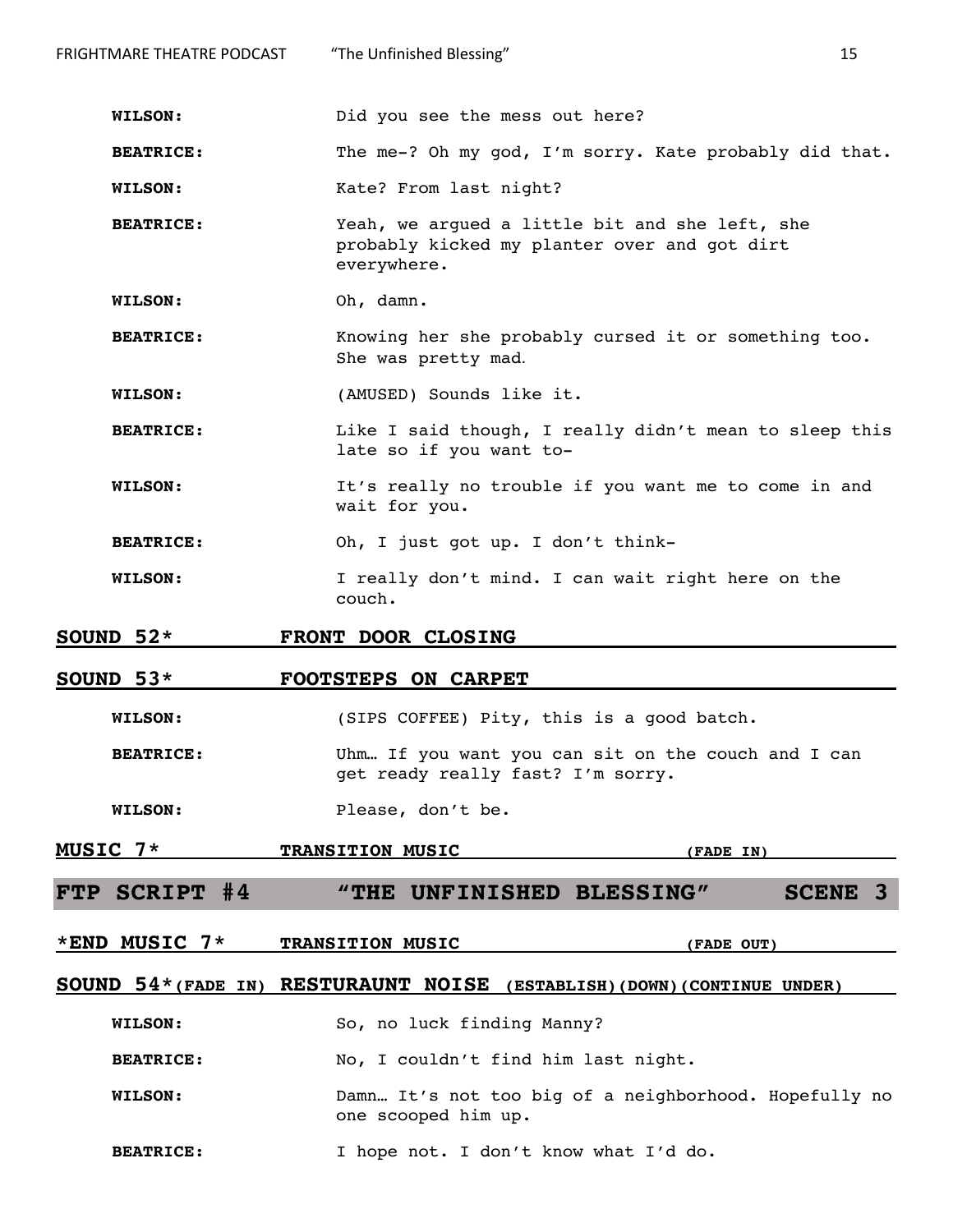**WILSON:** One time, when I was living about twenty minutes away from where I do now and I had my Great Dane Trix, she got lost and I would've done anything to get her back. Really, anything. I snuck through my neighbor's yard to find her.

**BEATRICE:** I hope he's okay.

**WILSON:** This place is very tasty. Very fresh.

**BEATRICE:** (LAUGHING) Nice transition.

**WILSON:** (LAUGHING) When I'm working with a patient who needs cheering up, I always try to change the subject.

**BEATRICE:** Oh yeah, do you like your job?

**WILSON:** It has its ups and downs just like any career I guess, I really like being a nurse, though. I can be a bit more personal than a doctor. Not as much money. Too bad (CHUCKLES).

**BEATRICE:** But here we are at a fancy restaurant with pictures of majestic cows in fields all over the walls?

**WILSON:** You don't like them?

**BEATRICE:** They're charming.

- **WILSON:** I've come here a few times before and I really like the menu. It comes with these little pamphlets that gives more information on where your protein was raised- so here, I'm going to get a steak and you can look over and see the town it was raised and slaughtered in. All organic, too.
- **BEATRICE:** I'm not much of a meat person, the veggies look good though.

**WILSON:** Are you a vegetarian?

**BEATRICE:** No, but sometimes a bloody steak is just… not my thing.

**WILSON:** I love veggies. Cucumbers and tomatoes are my specialty. I grow them myself; I'll have to bring you some. I grew up on a farm and we had these huge gardens. Of course, we had some cows. I helped my dad slaughter and butcher. Nothing can beat a fresh sandwich with fresh, cured meat. I have to disagree, (LIGHTLY) a juicy, bloody steak that you've specifically seen and cut, that's the good stuff.

BEATRICE: Right.

**WILSON:** I'm sorry, (LAUGHS) you're giving me a look.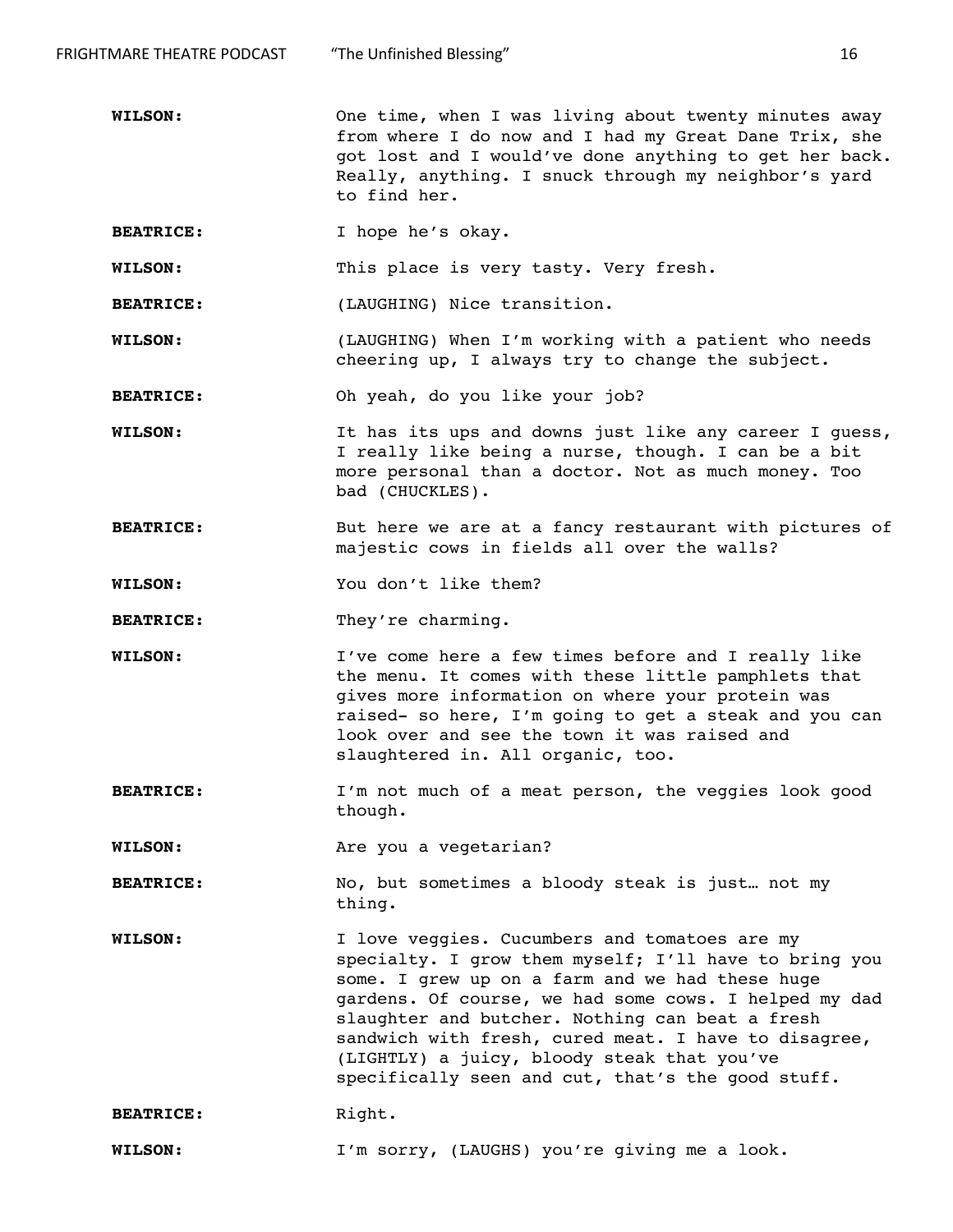- **WILSON:** We were very humane with our cattle, they had great lives and we made sure they never felt pain.
- **BEATRICE:** I don't know if I could do that. Raise a cow and eat him.

**WILSON:** You get used to it.

#### **END SOUND 54\* RESTAURANT NOISE**

**BEATRICE: (D-PRESENT)** We went to a short comedy set and Wilson sat quietly through, watching each comedian with a quiet smile, letting out a chuckle every so often. We got back from our date around 4 with daylight still shining from over the horizon.

#### **SOUND 55\* CAR ENGINE RUNNING (ESTABLISH)(CONTINUE UNDER)**

**BEATRICE:** Thank you so much for taking me out.

- **WILSON:** It was my pleasure.
- **BEATRICE:** I'm sorry if I was weird or anything, I've been thinking about Manny a lot.
- **WILSON:** Manny…?
- BEATRICE: My dog.
- **WILSON:** Oh, right. If I see him I'll have to steal him away so you have to see me again.
- **BEATRICE:** He's my baby, you would have to get through me.

**WILSON:** I'd keep him for my own.

#### **END SOUND 55\* CAR ENGINE RUNNING**

- **BEATRICE:** You better not. (BEAT)
- **WILSON:** I'm not feeling too well, can I come inside and sit it out?
- **BEATRICE:** You're feeling sick?
- **WILSON:** A little.
- **BEATRICE:** Oh…
- **WILSON:** What? What's wrong?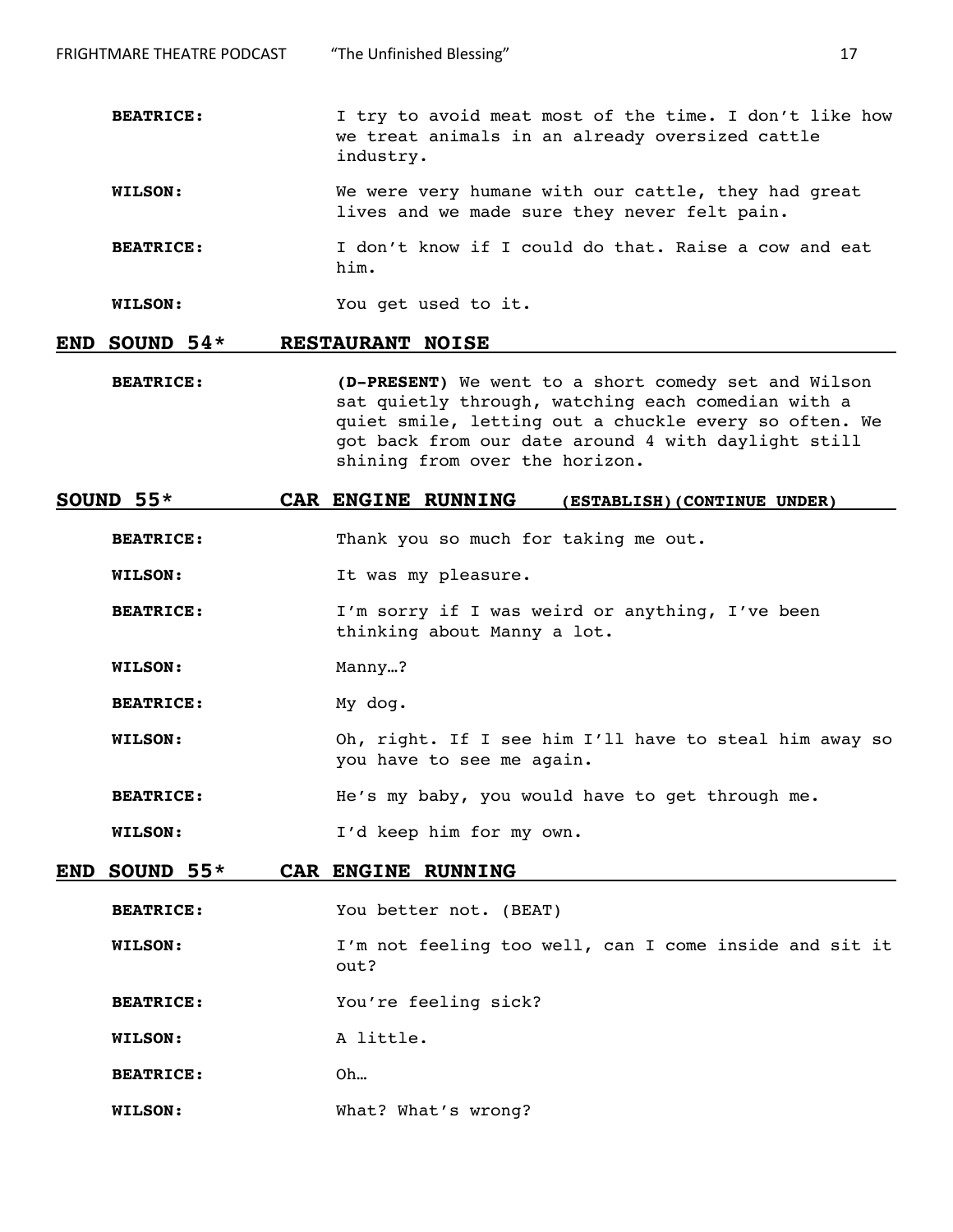**BEATRICE:** Oh, it's nothing… my cousin was just telling me about curses and stuff, has me all in my head.

**WILSON:** I don't know if this is a curse, maybe just bloating. (LAUGHS) I don't have to come in, but if you insist.

**BEATRICE:** I think I'd rather be by myself for the rest of the night, thank you though.

**WILSON:** If I could just have something to settle my stomach, some water or something.

**BEATRICE:** Wilson, you live right next door. (LONG BEAT)

**WILSON:** You're right, I'm sorry. I haven't been out with anyone in a long time.

BEATRICE: It's okay. (BEAT) I had a lot of fun.

WILSON: Me too.

**BEATRICE:** I'm gonna head inside. I'll see you around Wilson.

**WILSON:** I'll see you really soon.

#### **SOUND 56\* HOSPITAL NOISES (ESTABLISH)(CONTINUE UNDER)**

**BEATRICE: (D-PRESENT)** After Wilson dropped me off I went out looking for Manny again without any luck. I decided to get some unpacking done instead of worrying about him. Even then, though, I couldn't keep my mind from the things Kate had told me. I felt bad. I tried to call her to apologize and invite her back over, but she didn't answer. I left a message and swept up the flower pot Kate had shattered on my porch. After that, an uneasy feeling settled over me. I couldn't stop peeking through the window, couldn't stop checking over at Wilson's house to make sure that he was okay over there. I never saw him, though, not once for the rest of the day.

| END SOUND $56*$ | HOSPITAL NOISES |  |
|-----------------|-----------------|--|
|                 |                 |  |

| MUSIC 8* |               | <b>TRANSITION MUSIC</b> |                           | (FADE IN)  |
|----------|---------------|-------------------------|---------------------------|------------|
|          | FTP SCRIPT #4 |                         | "The Unfinished Blessing" | SCENE 4    |
|          | *END MUSIC 8* | <b>TRANSITION MUSIC</b> |                           | (FADE OUT) |

**BEATRICE: (D-PRESENT)** That night I was bundled tight in my room. I couldn't sleep. I was tired, but something felt strange, like something had settled on top of the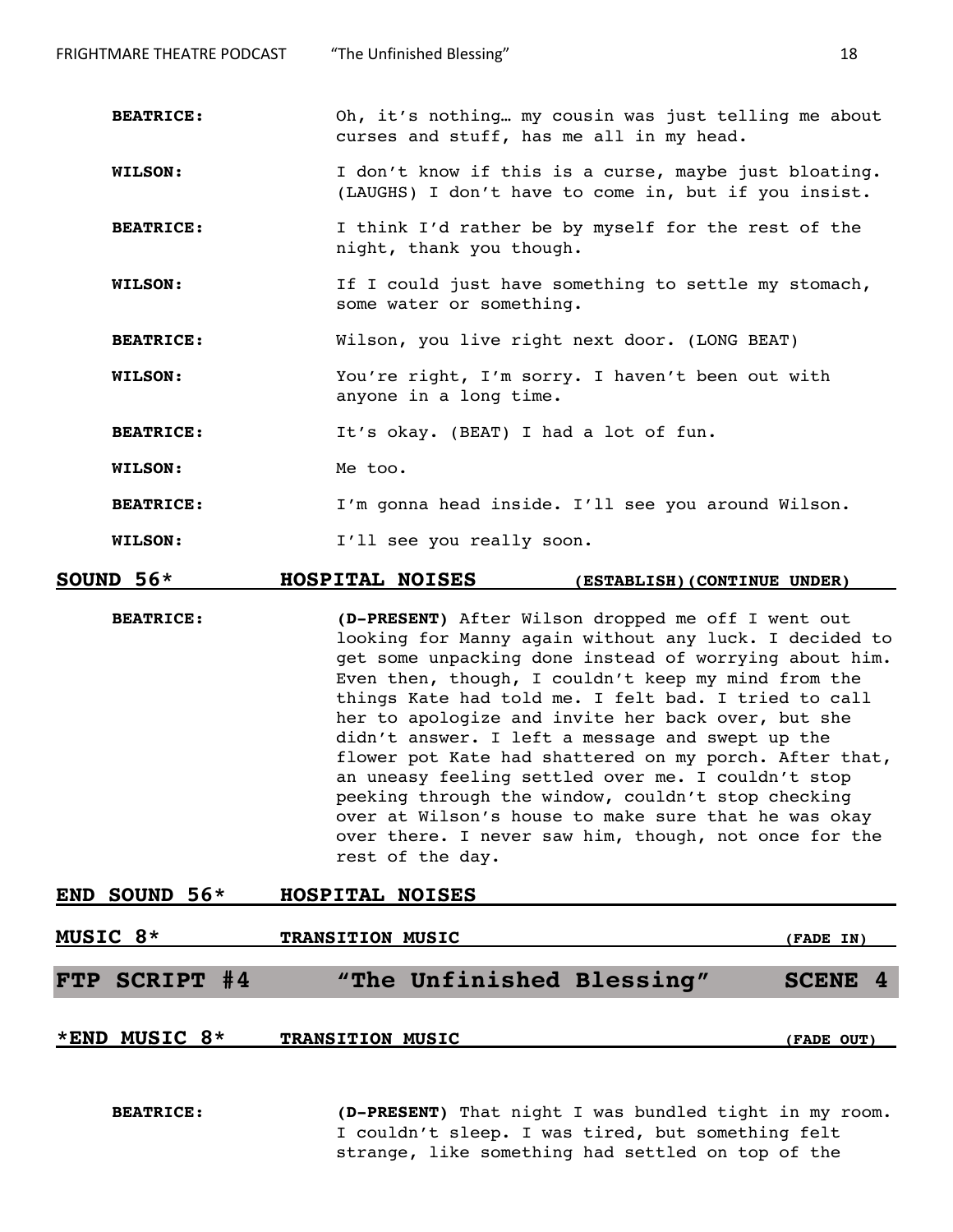house and all around me. I tried to close my eyes and that's when I heard him outside.

# **SOUND 57\* SMALL DOG WHINING**

BEATRICE: That sounds like...Manny? Manny!

- **SOUND 58\* FOOTSTEPS RUNNING ON CARPET**
- **SOUND 59\* FOOTSTEPS RUNNING ON LINOLIUM**
- **SOUND 60\* BACK DOOR OPENING**
- **SOUND 61\* CRICKETS AND WIND (CONTINUE UNDER)** *BEAT.*

*BEAT.*

- **SOUND 62\* QUIET RINGING NOISE (UP TO VERY LOUD)**
- **END SOUND 62\* RINGING NOISE**
- **SOUND 63\* SMALL DOG BARKS**

**BEATRICE:** Manny? Are you out here? (BEAT)

**SOUND 64\* FOOTSTEPS ON GRAVEL/GRASS (CONTINUE UNDER) (STOP)**

**BEATRICE:** (TO SELF) What is that?

**(D-PRESENT)** The fence was all… messed up at the bottom. To top it off, the little mangled hole at the bottom led right into Wilson's yard.

- **SOUND 65\* WALKING ON GRAVEL/GRASS**
- **SOUND 66\* SCREEN DOOR SLAMMING SHUT**
- **SOUND 67\* 7 PHONE BUTTONS BEING PUSHED**
	- **BEATRICE:** Come on, pick up.

# **SOUND 68\* PHONE RINGING THROUGH RECEIVER**

**KATE: (D-PHONE)** Hey! It's Kate, you know what to do!

#### **SOUND 69\* RECEIVER BEEP**

**BEATRICE:** Hey Kate. Look, I'm sorry for how everything went down, but I think Wilson might have something to do with Manny being gone. It looks like someone dug a hole under the fence or ripped it open or something. I don't know, I didn't know who else to call and I just…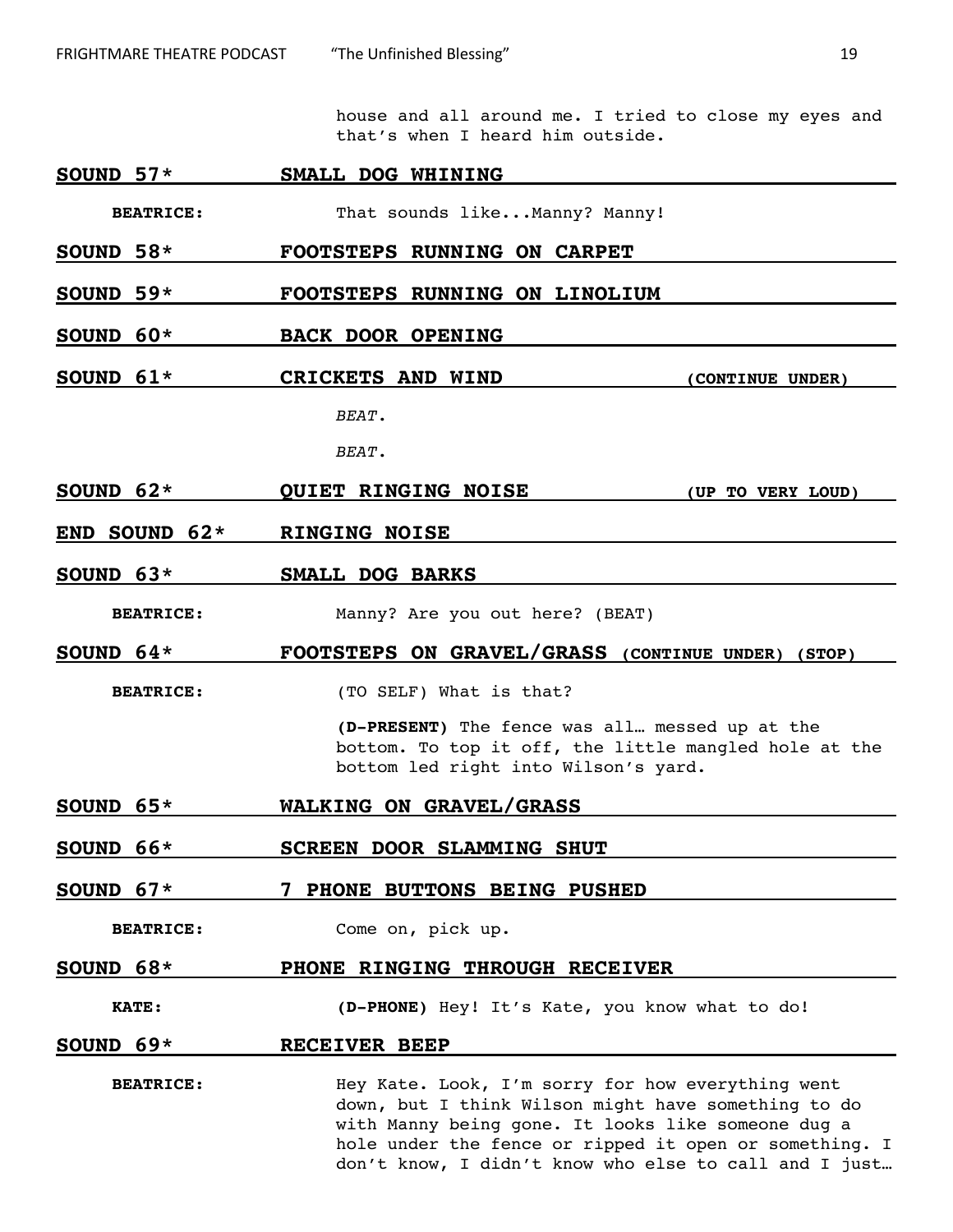I wanted to let you know. I'm going to go out and look for him. Let me know when you get this.

#### **SOUND 70\* PHONE RECEIVER CLICK (HANG UP)**

#### **SOUND 71\* 7 PHONE BUTTONS BEING PUSHED**

#### **SOUND 72\* PHONE RINGING THROUGH RECEIVER**

**OPERATOR:** (MESSAGE ON PHONE) Please leave a message after the beep.

- **SOUND 73\* BEEP**
- **SOUND 74\* PHONE RECEIVER CLICK (HANG UP)**
- **SOUND 75\* QUICK FOOTSTEPS ON CARPET**
- **SOUND 76\* COAT RUSTLING/PUTTING SHOES ON**
- **SOUND 77\* FRONT DOOR OPENING AND CLOSING**
- **SOUND 78\* FOOTSTEPS ON CONCRETE**
- **SOUND 79\* FOOTSTEPS UP 3 WOODEN PORCH STAIRS**
- **SOUND 80\* THREE FIRM KNOCKS**

*BEAT*

*BEAT*

#### **SOUND 80\* THREE FIRM KNOCKS**

**BEATRICE:** Wilson? Wilson? Can you come to the door?

#### **SOUND 81\* THREE POUNDING KNOCKS**

BEATRICE: I know you're home, I can see your car out here. (BEAT)

#### **SOUND 82\* DOOR CREAKING OPEN SLOWLY**

**BEATRICE:** (TIMID, QUIETLY CALLING OUT) Wilson? (BEAT) Manny?

#### **SOUND 83.1\*(DISTANT)SLURP/DRAG & SLAP, SLURP/DRAG & SLAP**

**BEATRICE:** (TO HERSELF) What… is that noise? (CALLING OUT) Manny?

# **SOUND 84\* FOOTSTEPS ON CREAKY WOOD (CONTINUE UNDER)**

**BEATRICE:** (CALLING OUT) Wilson? Is Manny here?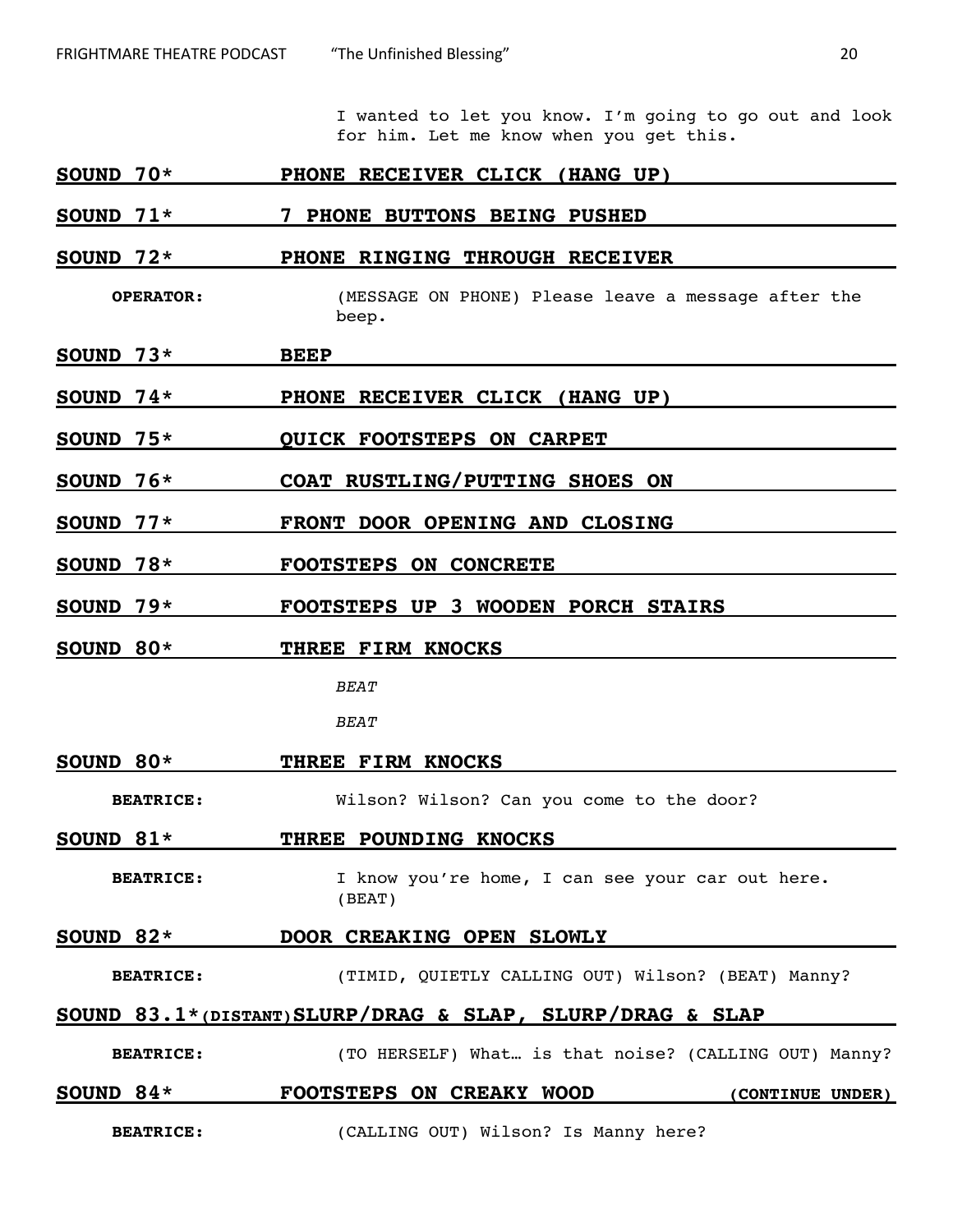(BEAT. SHE CONTINUES WALKING)

Manny? Wilson? Wilson, if you can hear me, I'm looking for my dog.

# **SOUND 83.2\* (CLOSER)SLURP/DRAG & SLAP, SLURP/DRAG & SLAP**

**BEATRICE: (D-PRESENT)** I found this space at the end of the hallway, I figured it had to be his room.

# **SOUND 85\* CONTINUOUS, HIGH NOTE (DISTANT) (CONTINUE UNDER)**

#### **SOUND 86\* BEADS RATTLING/LIGHTLY CLINKING TOGETHER**

**BEATRICE: (D-PRESENT)** Next to a big, King-sized bed was this strange little shrine. It had some rings and necklaces, it had candles all around it.

#### **END SOUND 84\* FOOTSTEPS ON CREAKY WOOD**

- **BEATRICE:** (TO HERSELF) Huh… this is a strange little place to put a door…
- **SOUND 89\* TWO STEPS ON WOOD (SHE STANDS)**
- **SOUND 90\* SQUEAKY DOORKNOB SLOWLY TURNING**
- **SOUND 83.3\* SLURP/DRAG & SLAP, SLURP/DRAG & SLAP(BEHIND DOOR)**
	- **BEATRICE:** (TO HERSELF) The hell?
- **SOUND 91\* DOOR CREAKING OPEN**
- **SWELL SOUND 85\* CONTINUOUS HIGH NOTE** (CONTINUE UNDER)
- **SOUND 92\* FLIPPING ON LIGHT**

**BEATRICE:** (HORRIFIED) Oh… oh my god. Who are… what are…

# SOUND 93\* **LABORED**, SICKLY BREATHING **(CONTINUE UNDER)**

**BEATRICE: (D-PRESENT)** I was horrified by what I saw on the other side of that door. When it opened, in front of me on the floor was a wheezing, scarred heap of flesh. A girl. Her sandy hair was matted down her face, sticking to her sweaty skin in greasy tangles. IV chords stretched out of her arms like spider legs fanned out on the floor. She writhed.

#### **SOUND 94\* SICKLY GASPING**

**SOUND 83.4\* SLURP/DRAG & SLAP, SLURP/DRAG & SLAP**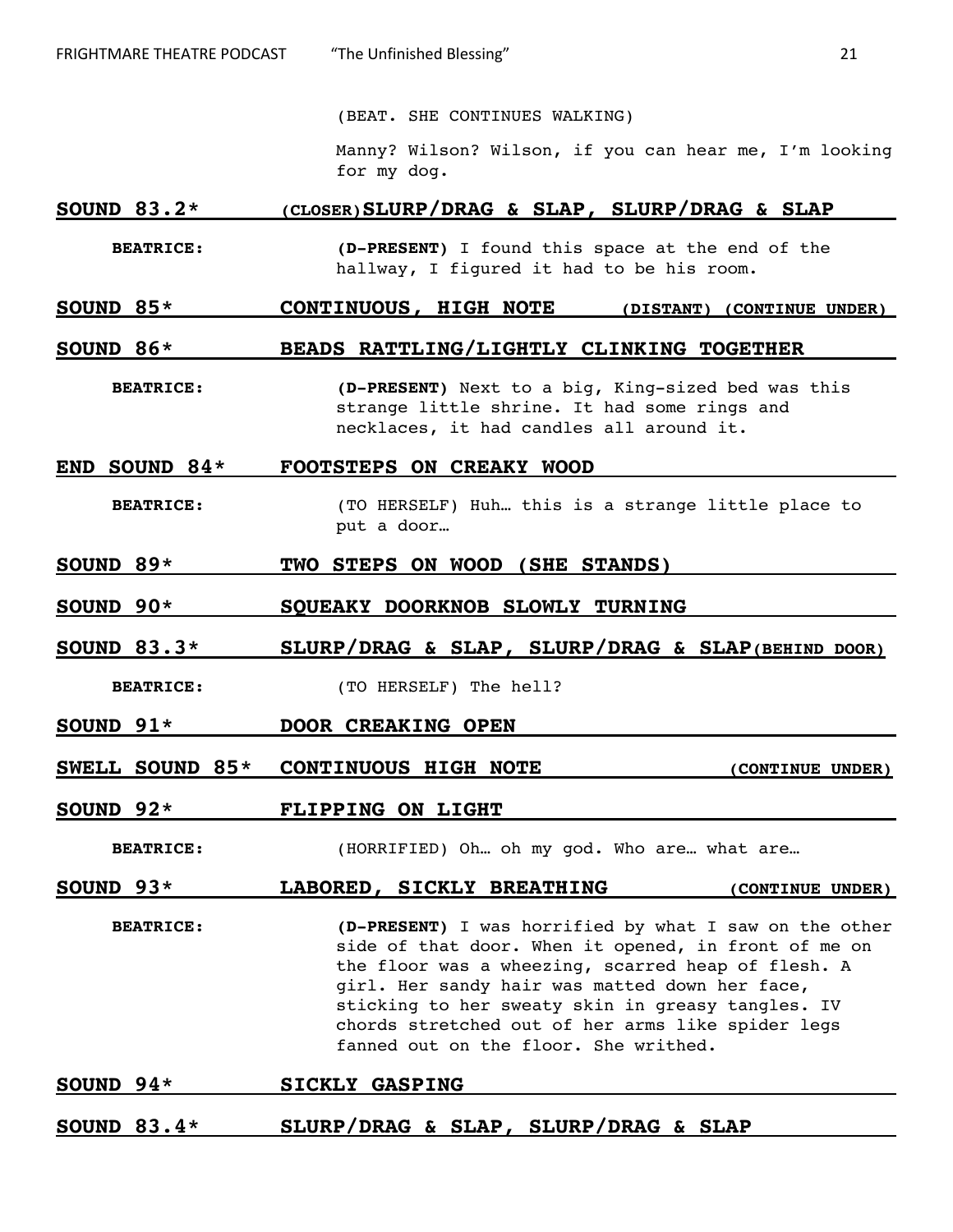**BEATRICE: (D-PRESENT)** Her legs and arms were bent in strange ways. She pulled herself around on the floor and gasped up to me with wide eyes.

#### **SOUND 95\* LOW GROWL, GROAN**

- **BEATRICE: (D-PRESENT)** That's when I realized who she was. The girl from the woods. The girl who said no to her proposer. **(CONTINUED)**
- **BEATRICE: (CONT.) (D-PRESENT)** Now, her legs had scoops of flesh missing from them, the fresh wounds shining bright with goopy, smeared medicine.
- **BEATRICE: (PAST)** Did someone do this to you? Oh god, you have… Can you hear me? Can you take my hand? (BEAT)

#### **SOUND 96\* MUSIC HIT (JUMP SCARE)**

**WILSON:** What are you doing in here??

#### **SOUND 97\* SMALL DOG BARKS TWICE**

- **BEATRICE:** Manny! (TO WILSON) What are you doing with him?
- **WILSON:** I knew you'd come.
- **BEATRICE:** Give him to me!
- **WILSON:** I see you've met my darling.

# **SOUND 83.5\* SLURP/DRAG & SLAP, SLURP/DRAG & SLAP**

- **BEATRICE:** This is disgusting. What are you doing back here with her?
- **WILSON:** Don't worry about her.
- **BEATRICE:** Look at her. She needs to go to a hospital.
- **WILSON:** No, she's perfectly healthy. All of her wounds are sterilized. You know, when I first moved her into that room, I had to break some bones and let them re-heal so she couldn't get away. I warned her, sweet girl. She didn't listen.

# **SOUND 83.6\* SLURP/DRAG & SLAP, SLURP/DRAG & SLAP**

# **SOUND 98\* LABORED GASP**

### **END SOUND 93\* END LABORED, SICKLY BREATHING**

**WILSON:** (TO MISSING WOMAN) Here, sweetheart. Let me help you, let's fix this.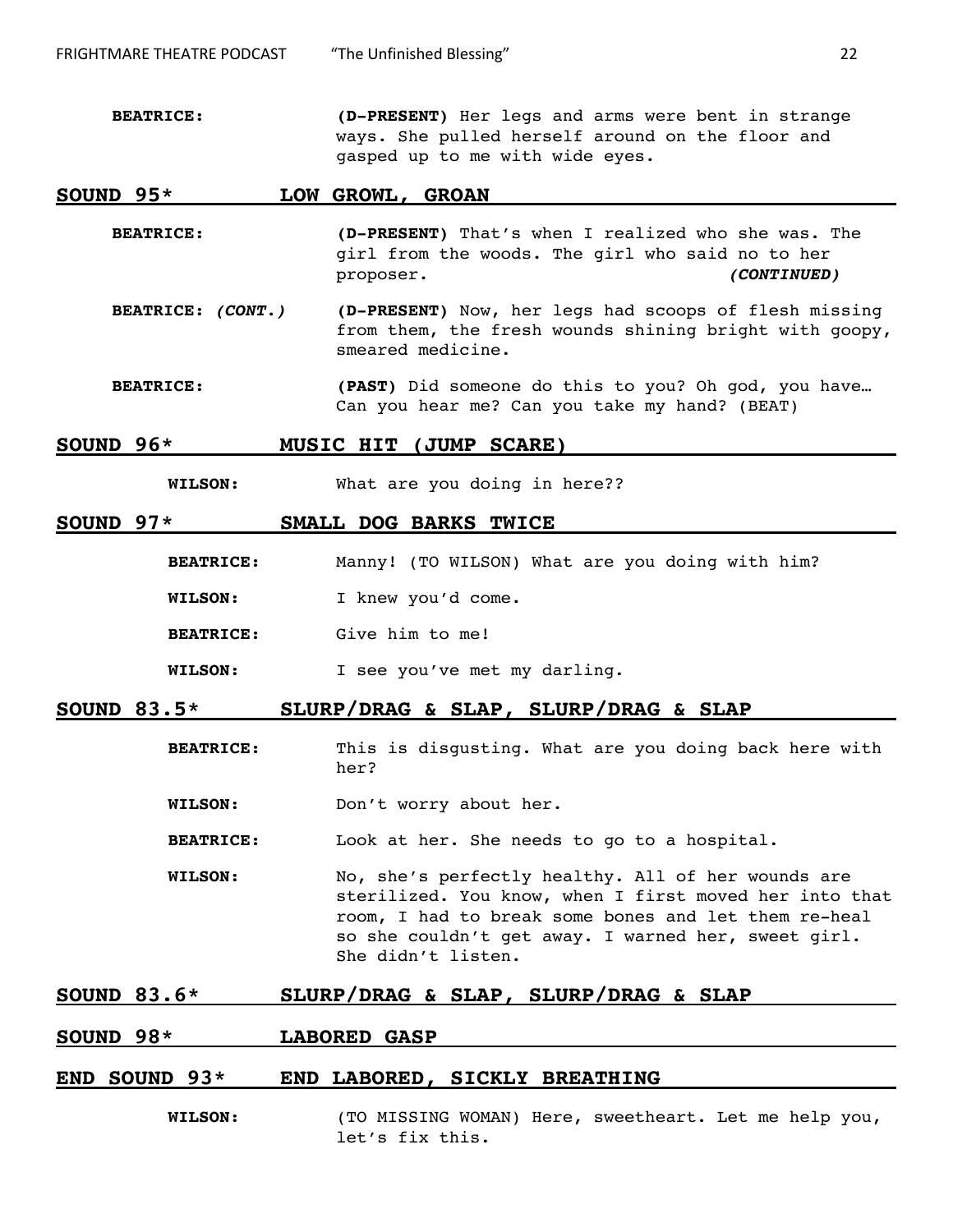**SOUND 99\* FOOTSTEPS ON WOOD (BEAT)(CONTINUE UNDER)(ADD TO:)**

#### **SOUND 100\* LOUD DRAGGING, FLESH AGAINST WOOD**

#### **END SOUND 85\* CONTINUOUS, HIGH NOTE**

# **SOUND 101\* HEART MONITOR STABLIZING (DOWN)(CONTINUE UNDER)**

- **BEATRICE:** Wilson, you can't do this. You can't keep her here like this.
- **WILSON:** Hun, I've been keeping her here for a long time. Don't look at me like that. This wasn't my intention with her, it just happened. I like to test my limits and see what I can do. I like to experiment. What can I say, I'm only human. (CHUCKLES DARKLY)
- **WILSON:** Her flesh feeds my garden, my garden feeds her belly, an interesting cycle if you watch it.

**BEATRICE:** That's not an experiment that's sick.

#### **SOUND 102.1\* ONE CREAKY STEP ON WOOD**

**BEATRICE:** Don't touch me.

#### **SOUND 102.2\* ONE CREAKY STEP ON WOOD**

- **BEATRICE:** Don't come near me!
- **WILSON:** My sweetheart and I need a friend, someone to play with, I really hope that's not weird to ask. (TO MISSING GIRL) Right, sweetheart? (TO BEATRICE) Oh, don't look at me like that, it was her idea, not mine.

#### **SOUND 103\* SMALL DOG YELPING**

**BEATRICE:** Hey! Don't throw him.

**WILSON:** He doesn't mind.

#### **SOUND 104\* QUICK ALUMINUM SCRAPE AGAINST WOOD FLOOR**

**BEATRICE:** Why- Why do you have that bat?

**WILSON:** Beatrice, please, I have some medicine for you here. If you take it now everything will be fine. I can even put it in some coffee for you.

**BEATRICE:** No.

# **SOUND 102.3\* ONE CREAKY STEP ON WOOD**

Don't. Don't come near me.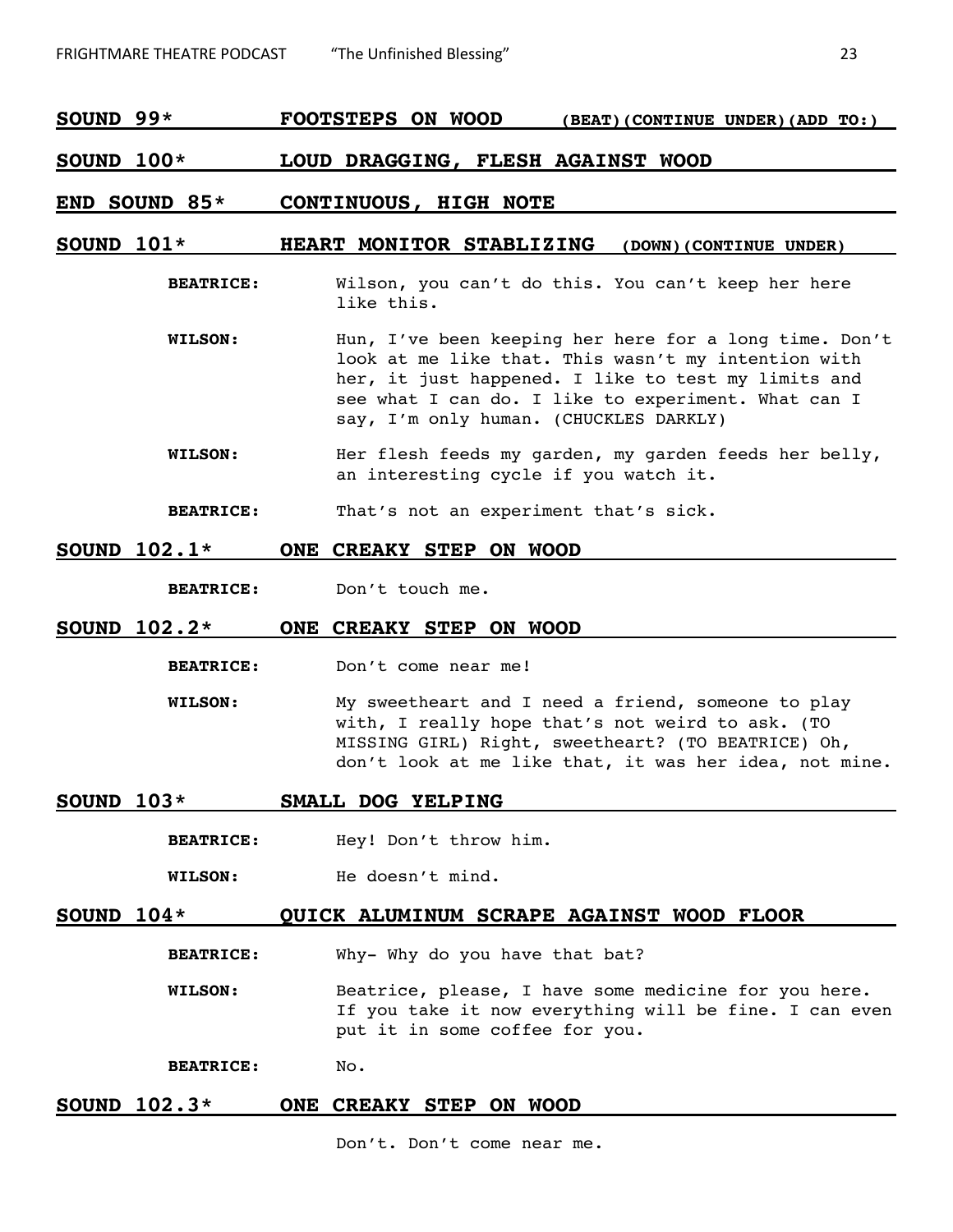**WILSON:** Then to answer your question, my dear, that's what the bat is for.

**BEATRICE:** No. (BEAT)

#### **SOUND 102.4\* ONE CREAKY STEP ON WOOD**

**BEATRICE:** No, DON'T!

**SOUND 105\* FOOTSTEPS SCRAMBLING ON WOOD (CONTINUE UNDER) BEATRICE:** No... No! (SCREAMS)

**SOUND 106\* STRUGGLING/PANTING FROM BOTH, ON CREAKY FLOORBOARDS BEATRICE:** NO! LET ME GO! STOP!

**SOUND 108\*(ONE PAIR) FOOTSTEPS RUNNING AWAY ON WOOD (CONTINUE UNDER)**

**WILSON:** Get back here! No! Beatrice! WAIT!

- **FADE SOUND 101\* STABALIZED HEART MONITOR (STOP)**
- **END SOUND 108\* SCRAMBLING FOOTSTEPS ON WOOD**
- **SOUND 109\* FRONT DOOR OPENING AND SLAMMING**
- **SOUND 110\* CRICKETS AND WIND (SAME TIME AS:)**

**SOUND 111\* SCRAMBLING FOOTSTEPS ON WOOD DECK**

**BEATRICE:** HELP! Someone! Please help!

**SOUND 112\* SCRAMBLING FOOTSTEPS ON CONCRETE (CONTINUE UNDER)**

**BEATRICE:** (CRYING) Please, someone, anyone! (CRYING) (TO SELF) I just have to get home. It's just right there. I just have to call Kate.

#### **SLOW SOUND 113\* (TIRED) FOOTSTEPS ON CONCRETE (ADD PANTING)**

- **SOUND 114\* LOUD, ALUMINUM HIT**
- **SOUND 115\* BODY FALLING TO GROUND**

*BEAT.*

#### **SOUND 116\* STABLE HEART MONITOR (ESTABLISH)(DOWN)(CONTINUE UNDER)**

**BEATRICE: (D-PRESENT)** That's where I can't remember much more. Things kind of stop making sense. But I'm here and safe now. It just doesn't feel totally… okay, yet. It doesn't feel resolved. I feel… I mean I feel like I can still hear her.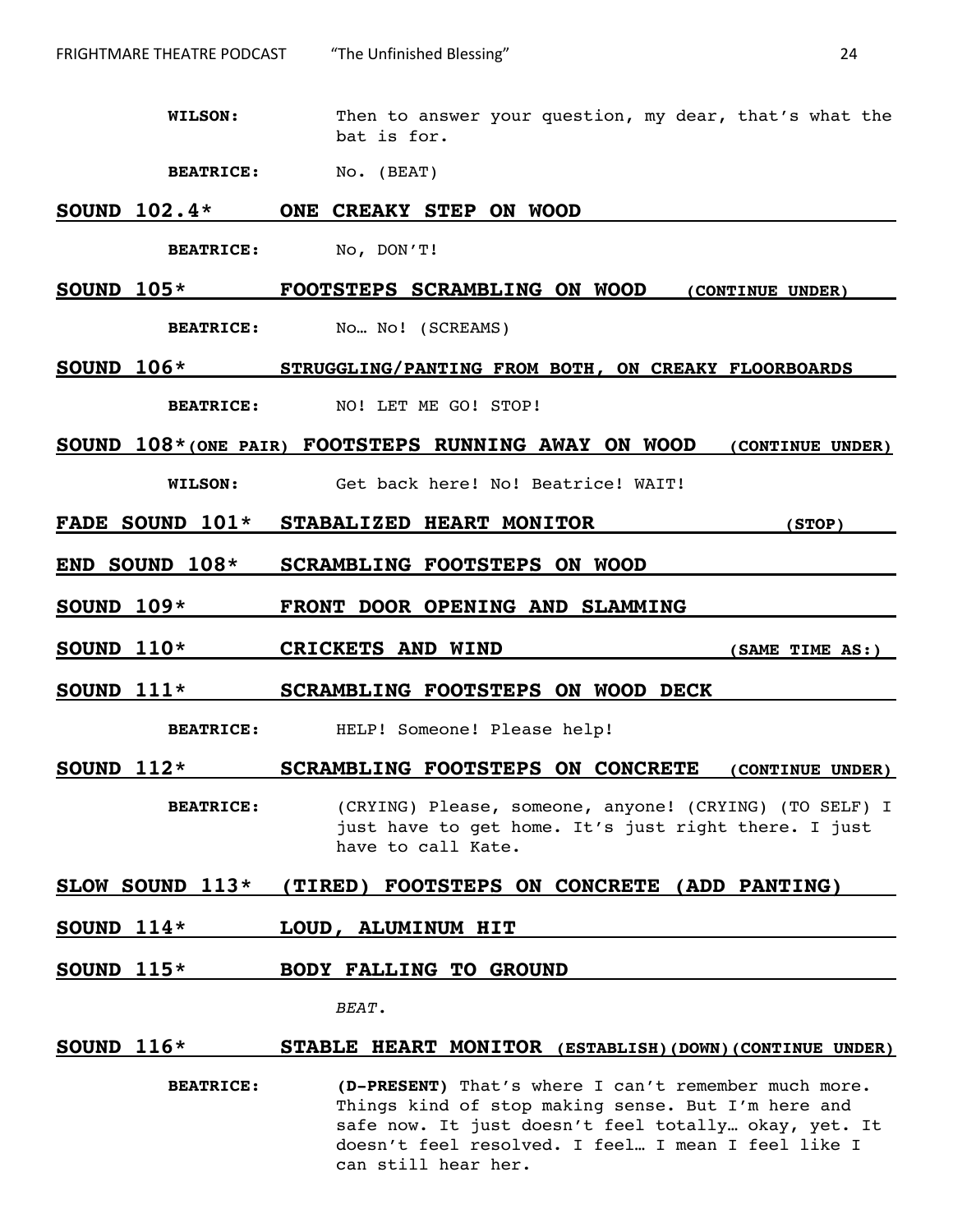#### **SOUND 83.7\*(DISTANT) SLURP/DRAG & SLAP (CONTINUE UNDER)**

- **BEATRICE: (D-PRESENT)** I know it's crazy, I know it is, but she's out there still and we have to help her before it's too late. He's probably moving by now. (BEAT) I mean… can you hear that? **(CONTINUED)**
- **BEATRICE: (CONT) (D-PRESENT)** It's sort of faint but… And I really think... everything must have affected me, because I swear underneath your glasses you look sort of like… someone I know maybe… sort of like…

(GASPS)

- **WILSON: (D-PRESENT)** How are you feeling, Beatrice?
- **BEATRICE: (D-PRESENT)** You… you…
- **WILSON: (D-PRESENT)** So sorry things didn't go as you planned. I hope our *MEAT*ing hasn't left a bad taste in your mouth. (HE LAUGHS)
- **BEATRICE: (D-PRESENT)** I… I… (PANTING)
- **SOUND 117\* FRANTIC FUMBLING AROUND (CONTINUE UNDER)**
	- **WILSON:** Come on, you could at least laugh.
- **END SOUND 116\* STABLE HEART MONITOR (INTO:)**

- **SOUND 118\* CONTINUOUS MONITOR NOTE(ESTABLISH)(CONTINUE UNDER)**
- **SOUND 119\* BODY FALLING TO FLOOR**

#### **SOUND 120\* LOUD CRASH**

- **WILSON:** I'm sorry you fell out of bed, you must be in pain with these IVs pulling on your skin like that. Here, you want me to help you back into bed?
- **BEATRICE:** No, get away from me! (IN PAIN) Ah!! Ow!
- **WILSON:** Come on, let's get those meds back into you, huh? Get you feeling better. It'll all be over in a second.
- **BEATRICE:** (STRUGGLING) No.
- **WILSON:** Your thighs must be in pain. I took some trimmings earlier. You need to rest.
- **BEATRICE:** You- you what??

#### **SOUND 121\* FABRIC SWISHING**

(HORROR) WHAT DID YOU DO TO MY LEGS?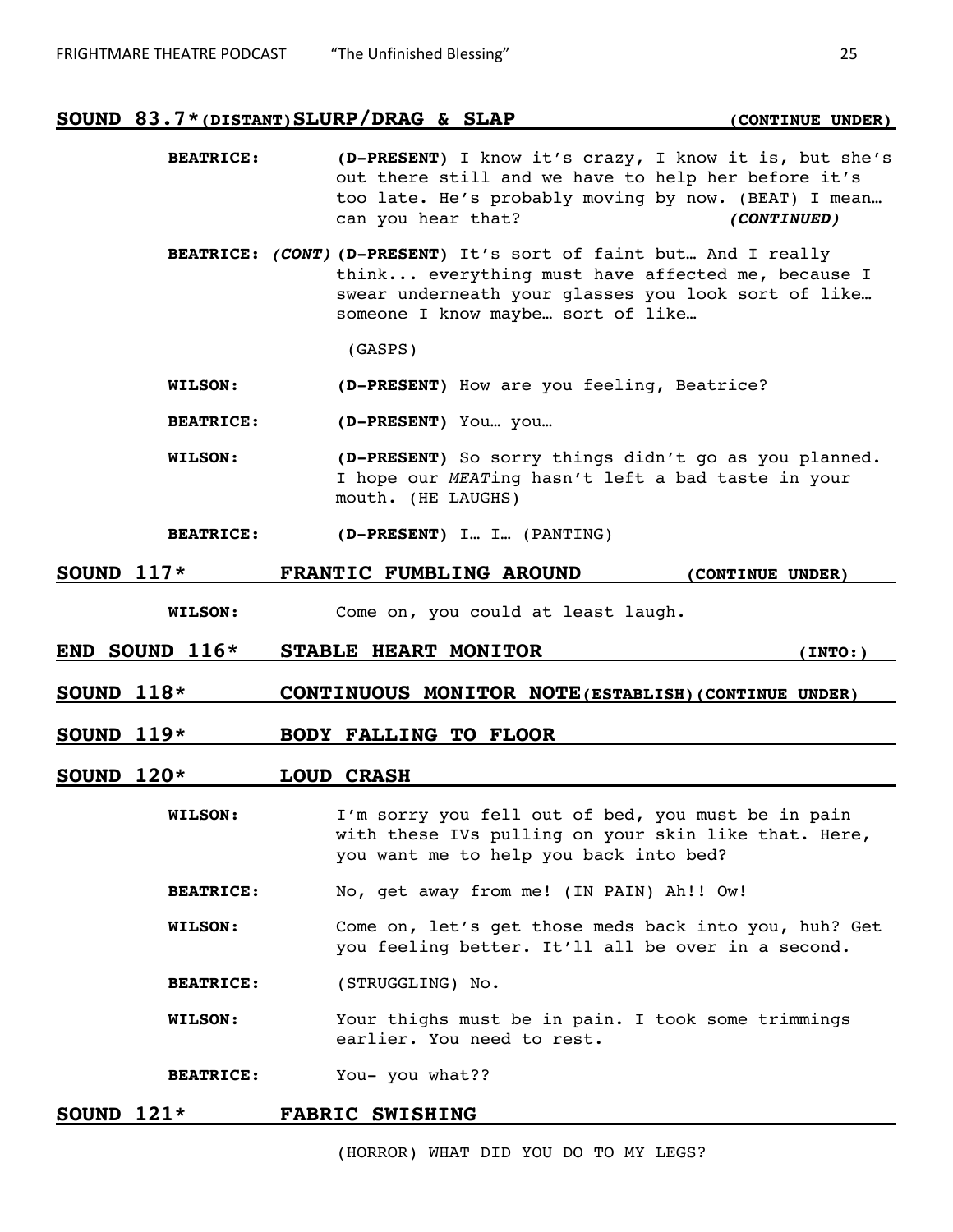**WILSON:** It's just like I told you, I like all organic.

- **BEATRICE:** (EXHAUSTED) She. You've been eating her. And you've been… eating my…
- **WILSON:** She's my love. My sweetheart.
- **BEATRICE:** You're sick.

**WILSON:** I love her. And I love you.

- **BEATRICE:** No.
- **WILSON:** Or at least I love getting to know you. Who knows where our paths will lead us, eh?
- **BEATRICE:** You don't even know me.
- **WILSON:** I've gotten to know you more intimately than anyone ever has after those delicious trimmings, Beatrice, more intimately than anyone would ever have the bravery to. And most importantly, I've helped you get to know yourself intimately, too.
- **BEATRICE:** Oh, god, the food earlier… the food you gave me…
- **WILSON:** Now we can be here together for a long, long time. You, me, and my sweetheart. We won't have to worry about anything.
- **BEATRICE:** (CRYING) No… no…
- **WILSON:** (BEAT) Are you hurting? Are you in pain, hun? (BEAT) Beatrice. (BEAT) Okay. Come on now. You want to come back to bed? Get on some medicine? For the pain? Help the pain go away?
- **BEATRICE:** (BEAT.) Kate. I left her a message. She knows I came over here. She'll- she'll come looking. She's going to come looking and she's going to find all of this.

**WILSON:** Oh?

# **SOUND 122\* FRONT DOOR OPENING (DISTANT)**

- **KATE:** (DISTANT) (CALLING OUT) Hello? Sorry, I knocked like five times, I know it's late as hell, but I'm looking for Beatrice, I didn't know if she stopped by? Hello?
- **WILSON:** Oh… what a treat… (CHUCKLES)
- **BEATRICE:** What? No, you can't- please, don't hurt her.
- **WILSON:** I wasn't expecting seconds like this.
- **KATE:** (DISTANT) (CALLING OUT) Hellooooo? Is Beatrice here?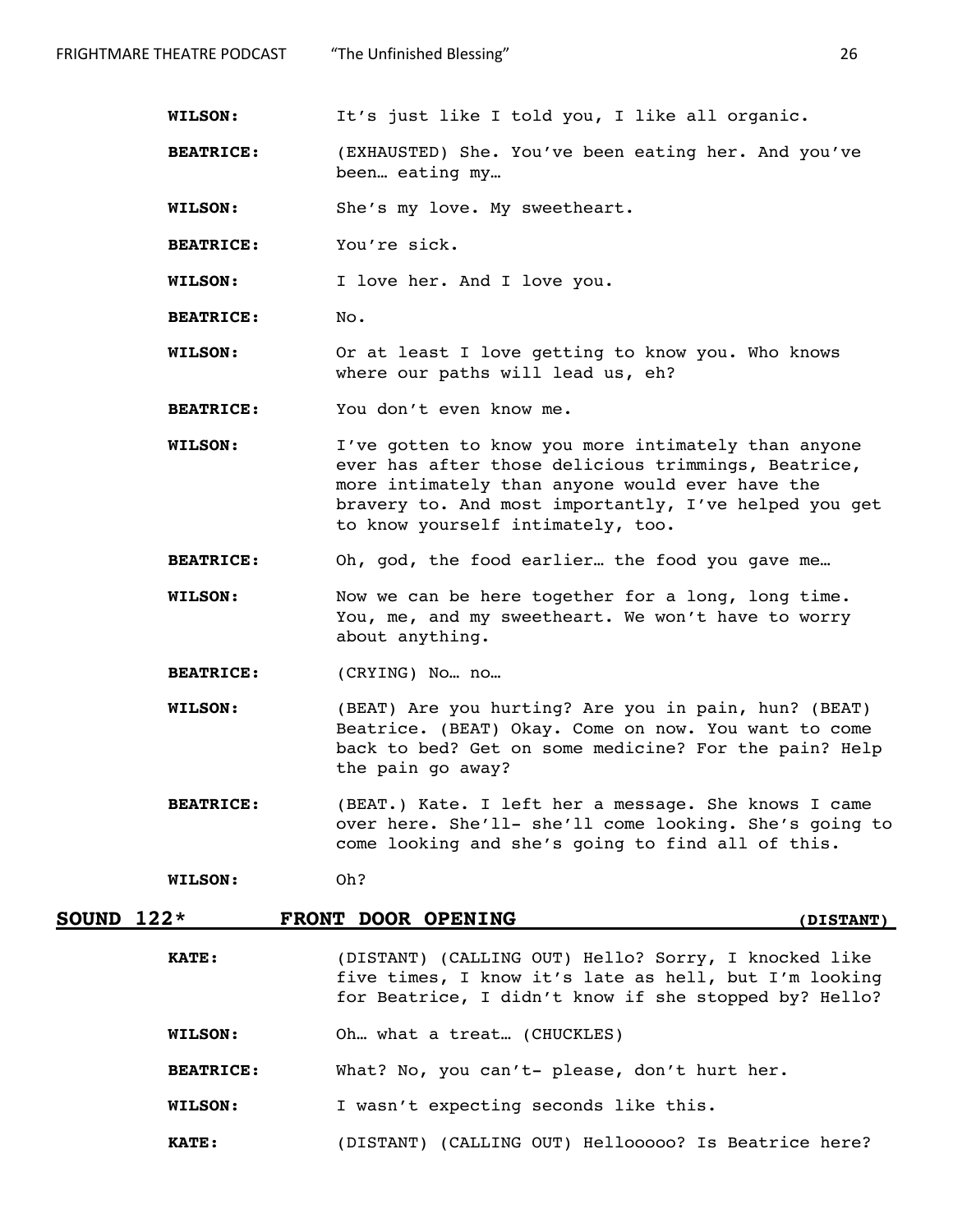**BEATRICE:** No… Please…

**WILSON:** Hun, don't worry about your cousin at all. Just lie back and relax. (BEAT) I just hope you saved room for dessert. (EVIL CHUCKLE)

#### **MUSIC 9\* "THE UNFINISHED BLESSING" THEME (Fade up and then out)**

# **FRIGHTMARE THEATRE CLOSER**

# **MUSIC 9 FRIGHTMARE "AMBIENT MUSIC" (continuous/fade out under)**

**HOST:** I don't know about you, my putrid little pretties, but I'm famished.

**AGNES:** HA!

**AL: (OFF)** *(from booth)* Too soon.

**HOST:** Well, for those of you out there listening in the dark with weak stomachs like our station manager, Al… I apologize for my insensitive sentiment. But for you *real* horror hounds, we hope you enjoyed tonight's terrifyingly tasty tale, for you won't get your fill again until our next noxious episode. I am your dastardly devious host, Doctor Necropolis, and this has been FRIGHTMARE THEATRE. muahahahahahAHAHAHAHAHA!

# **MUSIC 10 "FTP CLOSE OUT THEME" (FADE DOWN & CONTINUE UNDER)**

**ANNOUNCER:** The Frightmare Theatre Podcast is brought to you by ARCANE, where nightmares become reality. Tonight's radio theatre presentation entitled, "Curses in the Dirt", written, directed, and starring Nicole McLaughlin featured the voice talents of Andy McMurtrey, Ellen Spann, and Nathan Shelton. The Frightmare Theatre Theme and additional Music is created by the terrifyingly talented, Chris Porcelli and can be found along with other haunting scores at chrisporcellipiano.com. (POUR SELLY)

> Be sure to stalk Frightmare theatre on social media and subscribe to The Frightmare Theatre Podcast via I-tunes, Spotify, Stitcher or your favorite listening app.

> Producing a monthly horror radio drama is a monstrous undertaking. If you enjoyed feasting on this frightful fiction with us, we invite you to join the Frightmare Theatre undead family and support us on Patreon where you will receive members-only special content including mini episodes and behind the scenes interviews.